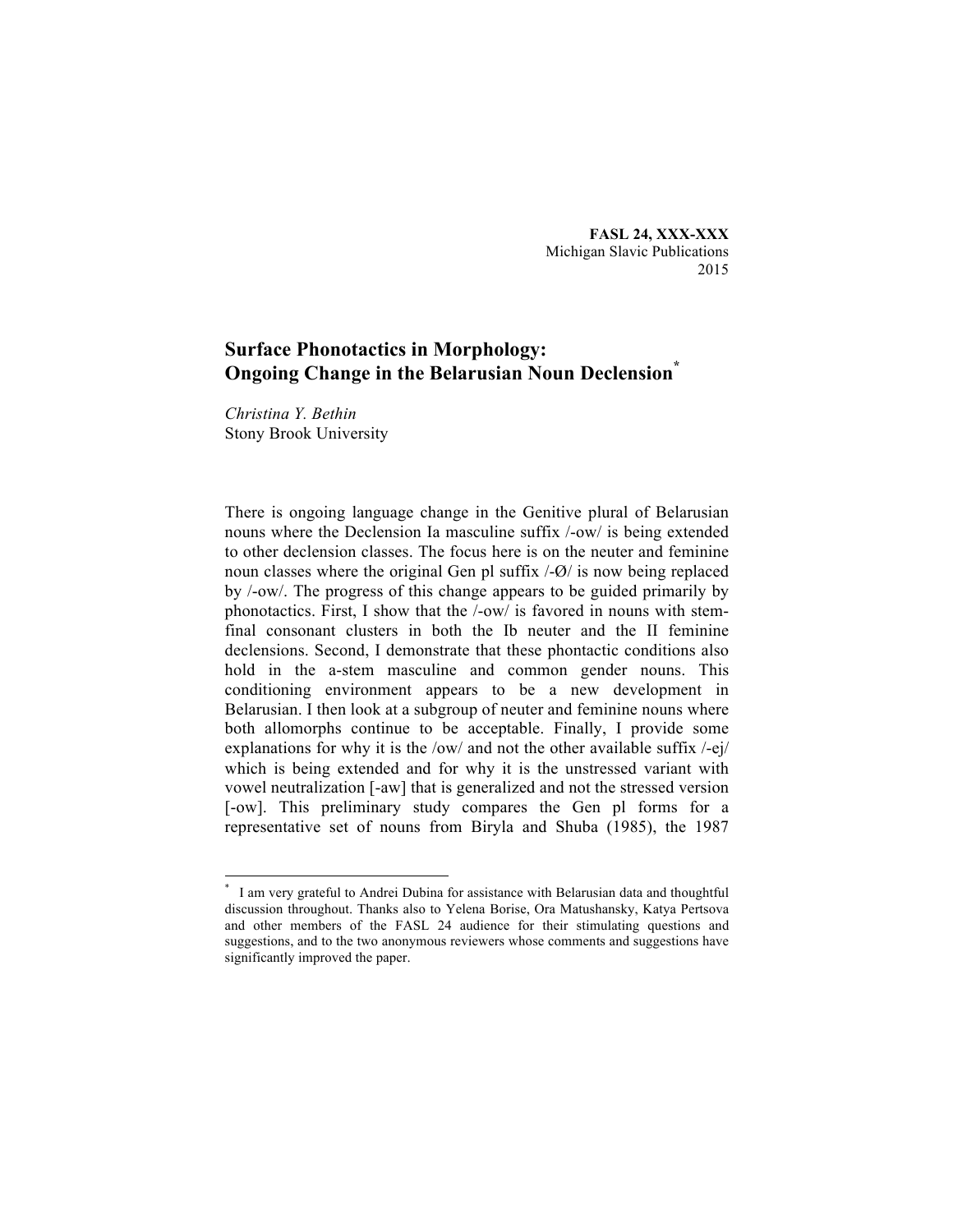Academy dictionary and the 2008 grammatical dictionary of nouns; a complete statistical analysis remains for future work.

# **1 Introduction**

Standard Belarusian is currently experiencing language change in the Genitive plural case of nouns. The primary suffix in Declension Ia masculine nouns after any type of stem-final consonant is **/-**ow**/**, pronounced [-ów] under stress and [-aw] when not stressed, and it is now being actively extended to all other declension classes, as shown in (1).

(1) Belarusian Gen pl allomorphy (Biryla and Shuba 1985:86-97)

| Declension Ia masculine nouns       |                                                                                                        |
|-------------------------------------|--------------------------------------------------------------------------------------------------------|
| All stem types: /-ow/               | (brat-ów 'brother', matór-aw 'motor',<br>naz-ów 'knife', vútfn <sup>-</sup> -aw 'pupil')               |
| Declension Ib neuter nouns          |                                                                                                        |
| All stem types: $\sqrt{-Q}$         | (balót-Ø 'swamp', vójsk-Ø 'army')                                                                      |
| All stem types: /-ow/               | (pal <sup>1</sup> -ów 'field', yórl-aw 'throat')                                                       |
| Declension II a-stem feminine nouns |                                                                                                        |
|                                     | All stem types: $\sqrt{-Q}$ (nóy- $\varnothing$ 'leg', $l^j$ in <sup>1</sup> ij- $\varnothing$ 'line') |
|                                     | All stem types: /-ow/ (dól <sup>-</sup> -aw 'lot', mal <sup>f</sup> ity-aw 'prayer')                   |
|                                     | Declension III i-stem feminines (palatalized C <sup>J</sup> and shibilant stems)                       |
|                                     | All stem types: /-ej/ (yus <sup>1</sup> -éj 'goose', nat <sup>-</sup> éj 'night')                      |
| Some stems: /-ow/ (rétf-aw 'thing') |                                                                                                        |

Given that the plural subparadigm in Belarusian has one suffix exponent per case except in the Genitive, it is not surprising that change is taking place in the Genitive plural. But the nature of this change is unusual in that in Declension II feminine nouns, the /-ow/ is being extended under phonotactic conditions that are not active elsewhere in the nominal paradigm and that do not appear to be a generalization over the lexicon of masculine Ia nouns where the suffix originates. And in a subset of Ib neuter and II feminine nouns with a vowel-zero alternation in the stem, allomorphy in the Genitive plural appears to be stable and accepted as the norm.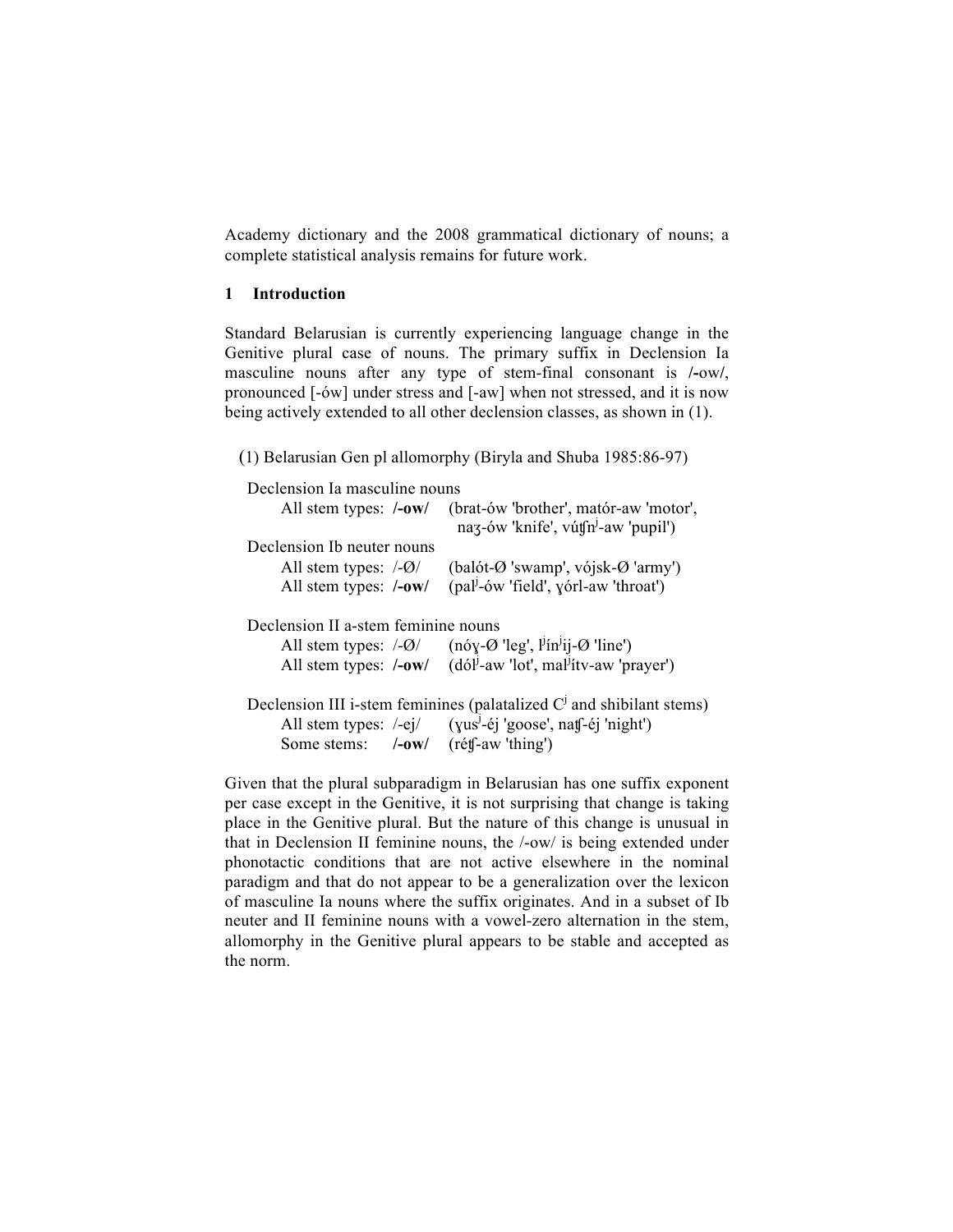## **2 Declension Ib Neuter Nouns**

The spread of the overt /-ow/ allomorph is particularly common in neuter and feminine nouns which historically had no overt inflectional exponent in the Genitive plural. Its spread within Declension I itself from Ia masculines to Ib neuters is almost complete with only a few nouns retaining their original /-Ø/ allomorph, but even these often have variants with /-ow/ [-aw], e.g., [bul<sup>i</sup>basxov<sup>i</sup>ifta] 'potato cellar', with Gen pl [bul<sup>j</sup>basxóv<sup>j</sup>ift] ~ bul<sup>j</sup>basxóv<sup>j</sup>ift[aw], and many others (2). (Citations throughout are from Biryla and Shuba 1985, *Sloŭnik belaruskai movy: Arfahrafija, arfaepija, aktsentuatsyja, slovazmjanenne* 1987, and the *Hramatychny sloŭnik nazoŭnika* 2008. No date is given when all three sources agree.) The focus here is on the progress of the change over a relatively short period of time by comparing the Gen pl forms in the three sources. The clear general trend is for an increase in the acceptability of /-ow/ over time.

Because the spread of /-ow/ is almost always realized in its unstressed variant [-aw], the suffix is given as [-aw] below. Compare the occurrence of [-aw] with different types of noun stems, those with final consonant clusters in (2a), geminates in (2b), and those with only one stem-final consonant in (2c). What we see is that the [-aw] is now the preferred Gen pl allomorph for stems with final consonant clusters of any type while stems that end in a single consonant show the change in progress with both  $\frac{1}{9}$  and  $\frac{1}{9}$  aw].

(2) Spread of [-aw] within Declension I to Ib neuter nouns

| Gen pl                              |                                                                                                                                                                            |
|-------------------------------------|----------------------------------------------------------------------------------------------------------------------------------------------------------------------------|
| vójsk (1985), vójsk~vójsk-aw (2008) | army                                                                                                                                                                       |
|                                     |                                                                                                                                                                            |
|                                     | place                                                                                                                                                                      |
| sérts-aw                            | heart                                                                                                                                                                      |
| sónts-aw                            | sun                                                                                                                                                                        |
| l <sup>j</sup> akárstv-aw           | drug                                                                                                                                                                       |
| l <sup>j</sup> ústr-aw              | mirror                                                                                                                                                                     |
| rébr-aw                             | rib                                                                                                                                                                        |
| fútr-aw                             | fur                                                                                                                                                                        |
|                                     | a. CC-stems<br>$yn^{j}$ óst~ $yn^{j}$ ózd-aw (1985, 1987) $yn^{j}$ ózd-aw (2008)nest<br>m <sup>j</sup> ésts ~ m <sup>j</sup> ésts-aw (1985), m <sup>j</sup> ésts-aw (2008) |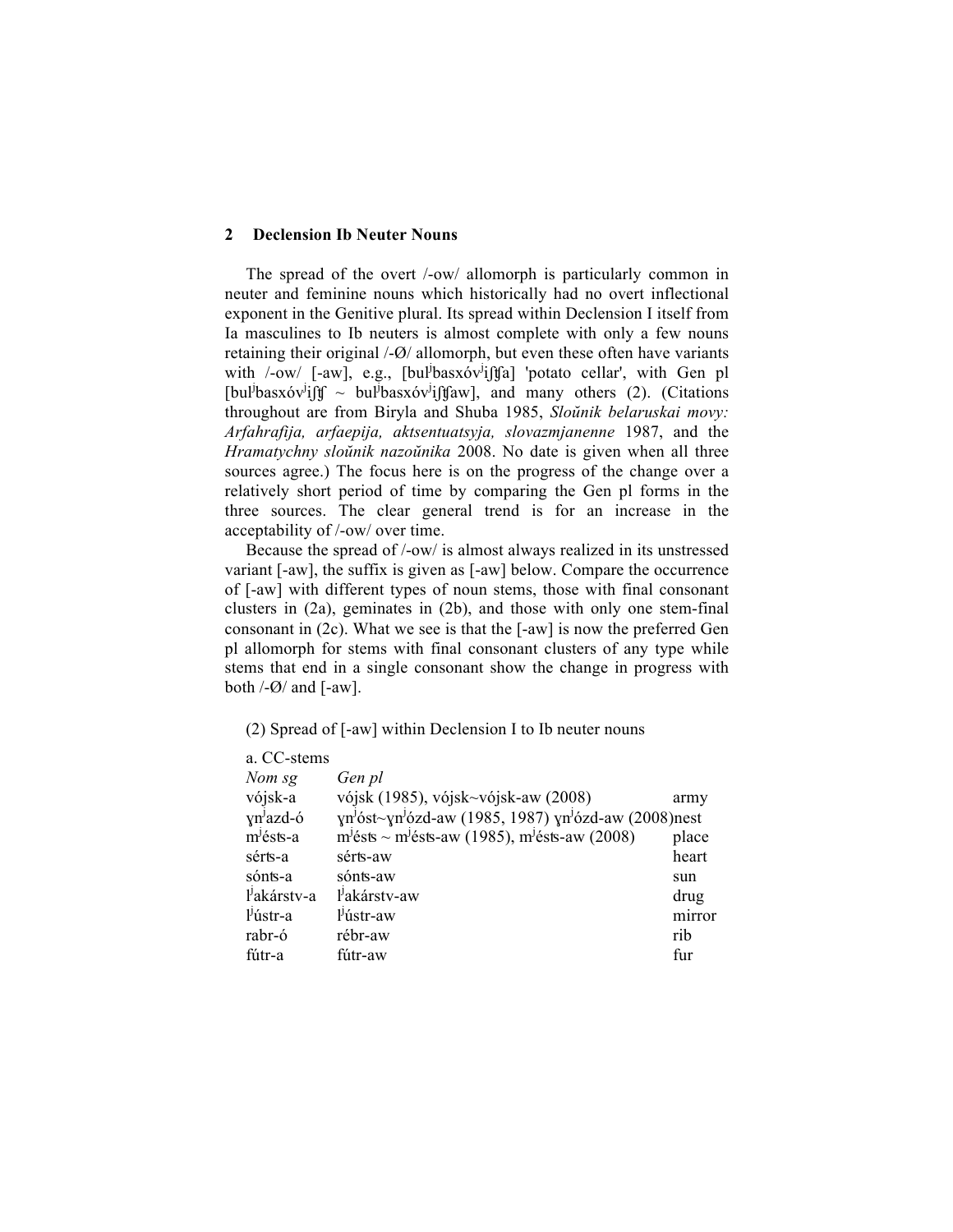| sts <sup>J</sup> abl-ó                                            | sts <sup>j</sup> óbl-aw                                                                                                                   | stem      |
|-------------------------------------------------------------------|-------------------------------------------------------------------------------------------------------------------------------------------|-----------|
| z <sup>j</sup> arn-ó                                              | z <sup>j</sup> órn-aw                                                                                                                     | grain     |
| jarm-ó                                                            | járm-aw                                                                                                                                   | yoke      |
|                                                                   |                                                                                                                                           |           |
| b. Geminate stems                                                 |                                                                                                                                           |           |
| $v^j$ as <sup>j</sup> él <sup>j</sup> ] <sup>j</sup> -e           | v <sup>j</sup> as <sup>j</sup> él <sup>j</sup> l <sup>j</sup> -aw                                                                         | wedding   |
| s <sup>1</sup> n <sup>1</sup> adán <sup>1</sup> n <sup>1</sup> -e | $sjnj$ adán <sup><math>j</math></sup> n <sup><math>j</math></sup> -aw                                                                     | breakfast |
| abl <sup>j</sup> ífff-a                                           | abl <sup>j</sup> ítft-aw                                                                                                                  | face      |
| bayáts <sup>j</sup> ts <sup>j</sup> -e                            | bayáts <sup>j</sup> ts <sup>j</sup> -aw                                                                                                   | wealth    |
| pláts <sup>j</sup> ts <sup>j</sup> -e                             | pláts <sup>j</sup> ts <sup>1</sup> -aw                                                                                                    | dress     |
| ruzz-ó                                                            | rú33-aw                                                                                                                                   | rifle     |
| pitán <sup>J</sup> n <sup>J</sup> -e                              | pitán <sup>J</sup> n <sup>J</sup> -aw                                                                                                     | question  |
| $u$ zv <del>í</del> ff-a                                          | uzv <del>í</del> ∬-aw                                                                                                                     | elevation |
| $val^{j}l^{j}$ -ó                                                 | vól <sup>j</sup> l <sup>j</sup> -aw                                                                                                       | craw      |
| s <sup>j</sup> v <sup>j</sup> itán <sup>j</sup> n <sup>j</sup> -e | $s^jv^j$ itán <sup><math>j</math></sup> n <sup><math>j</math></sup> -aw                                                                   | dawn      |
|                                                                   | stayódz <sup>i</sup> dz <sup>i</sup> -e stayódz <sup>i</sup> dz <sup>i</sup> -aw                                                          | century   |
|                                                                   |                                                                                                                                           |           |
| c. C-stems                                                        |                                                                                                                                           |           |
| Nom sg                                                            | Gen pl                                                                                                                                    |           |
| ré∫at-a                                                           | rafót (1985), rafót ~ rafót-aw (2008)                                                                                                     | sieve     |
| v <sup>j</sup> erats <sup>j</sup> an-ó                            | v <sup>1</sup> erats <sup>1</sup> ón (1985), v <sup>1</sup> erats <sup>1</sup> ón ~v <sup>1</sup> erats <sup>1</sup> ón-aw (2008) spindle |           |
| kar <del>í</del> t-a                                              | karít (1985), karít ~ karít-aw (2008)                                                                                                     | trough    |
| zabrál-a                                                          | zabrál (1985), zabrál ~ zabrál-aw (2008)                                                                                                  | visor     |
| kal <sup>j</sup> én-a                                             | kal <sup>j</sup> én <sup>j</sup> ~ kal <sup>j</sup> én <sup>j</sup> -aw (2008)                                                            | knee      |
| pav <sup>j</sup> ék-a                                             | pav <sup>j</sup> ék (1985), pav <sup>j</sup> ék-aw (2008)                                                                                 | eyelid    |
| bl <sup>j</sup> úd-a                                              | bl <sup>j</sup> út (1985), bl <sup>j</sup> út ~ bl <sup>j</sup> úd-aw (2008)                                                              | dish      |
| v <sup>j</sup> ék-a                                               | $v^j$ ék (1985), v <sup><i>j</i></sup> ék-aw (2008)                                                                                       | lid       |
| $d\nz$ <sup>j</sup> ív-a                                          | $d\vec{z}$ <sup>'</sup> iw (1985, 1987), $d\vec{z}$ <sup>'</sup> iv-aw (2008)                                                             | miracle   |
| $v^{\text{ln}}$ -ó                                                | $v^{j}$ ín (1985), $v^{j}$ ín ~ $v^{j}$ ín-aw (2008)                                                                                      | wine      |
| s <sup>j</sup> ít-a                                               | $s^j$ ít (1985), s <sup>j</sup> ít-aw (2008)                                                                                              | sieve     |
| vóz <sup>j</sup> er-a                                             | $az'$ ór (1985), $az'$ ór ~ $az'$ ór-aw (2008)                                                                                            | lake      |
| zub <sup>j</sup> íl-a                                             | zub <sup>j</sup> íl (1985), zub <sup>j</sup> íl ~ zub <sup>j</sup> íl-aw (2008)                                                           | chisel    |
| kadz <sup>j</sup> íl-a                                            | kadz <sup>i</sup> íl (1985), kadz <sup>i</sup> íl ~ kadz <sup>i</sup> íl-aw (2008)                                                        | censer    |
| pam <sup>J</sup> al-ó                                             | pam <sup>j</sup> ól (1985), pam <sup>j</sup> ól-aw (2008)                                                                                 | mop       |
| $d\nu$ <sup>1</sup> iv-a                                          | $dz$ <sup>1</sup> íw ~ $dz$ <sup>1</sup> ív-aw (1985), $dz$ <sup>1</sup> ív-aw (2008)                                                     | marvel    |
| b <sup>j</sup> erv <sup>j</sup> an-ó                              | b <sup>j</sup> arv <sup>j</sup> ón-aw                                                                                                     | log       |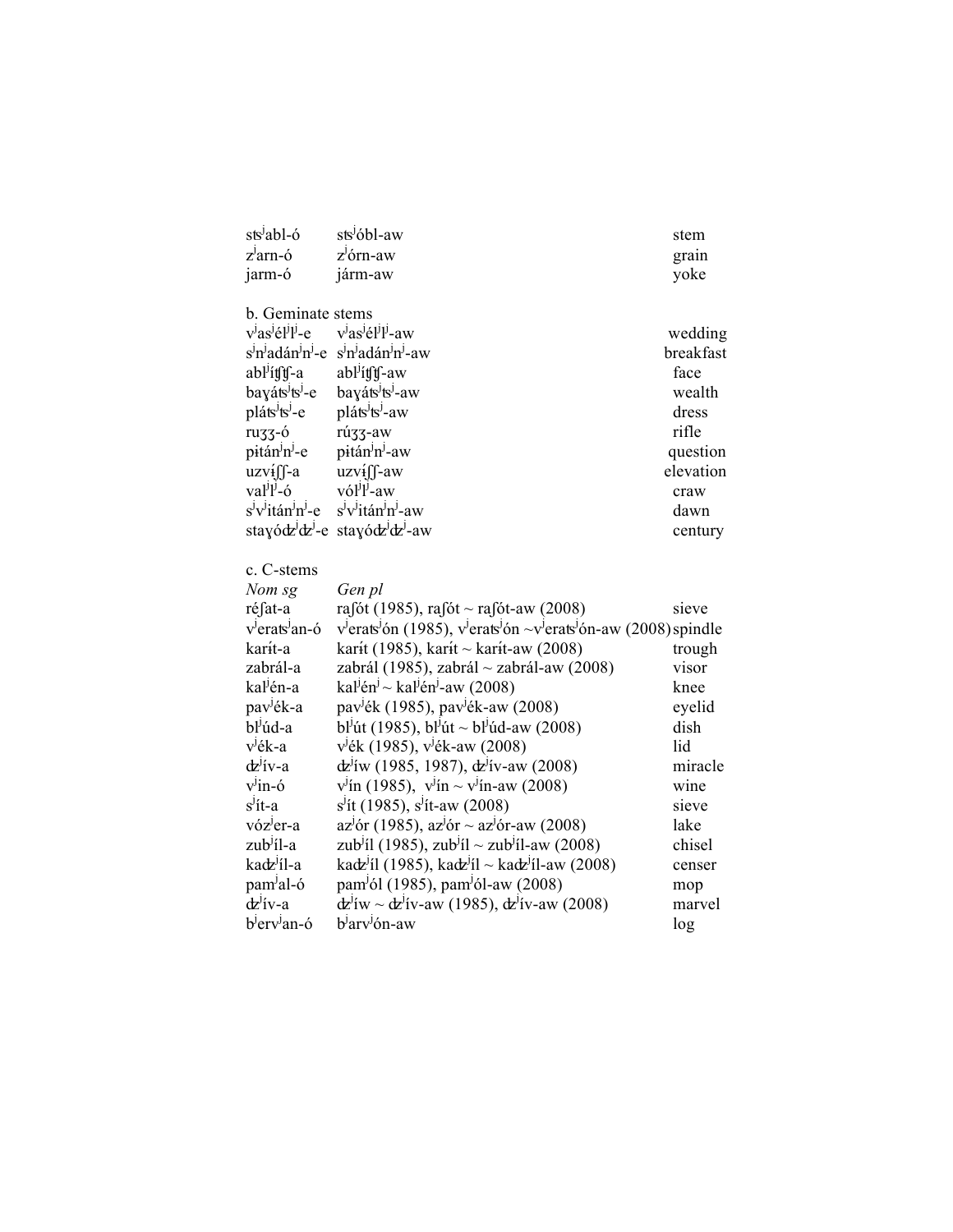As we see in (2), there is sensitivity to phonotactics in that the [aw] allomorph is the only acceptable one in stems with final clusters or geminates, though it is also spreading to nouns with a single stem-final consonant where there is a clear preference for [-aw] in the later source.<sup>1</sup> Given that neuter nouns belong to the same declension class as masculine nouns and thus share oblique case suffixes in the singular as well as the plural, it is not unexpected that the shift to [-aw] be fairly rapid in Declension Ib neuters because it would be strongly supported by uniform exponence within Declension I itself.

# **3 Declension II Feminine Nouns**

The process is fairly advanced in Declension Ib neuters where nouns, including those ending in a single consonant, show an increased use of the [-aw] over the /-Ø/ allomorph. But in Declension II feminine nouns, the spread of [-aw] seems to be slower and we get more insight into the actual mechanism of this morphological change. Belarusian grammars (e.g., Kryvitski et al. 1973: 84-85; Burlyka 1979:75; Lukashanets 2007:151; Bazylenka et al. 1957:46; Biryla & Shuba 1985: 90-92) observe that the spread of [-aw] in feminine nouns is particularly favored when stems end in a consonant cluster. But I would argue that it is more than just the presence of a cluster. What we see is that the progress of this change has to a large extent been guided by the specific nature of the stem-final cluster. Nouns with stem-final consonant clusters of equal or rising sonority sequences (obstruent - obstruent, geminates, or obstruent followed by a sonorant) overwhelmingly favor the [-aw] allomorph, as shown in (3). In general, [-aw] appears to be the only option for most of these nouns, and by 2008 even those that had earlier permitted the /-Ø/ allomorph, such as *spazma* 'spasm' or *kljaksa* 'blot', now do not.

<sup>&</sup>lt;sup>1</sup> The process has not reached all nouns, e.g., [jájka] 'egg', [jájek]; [slóva] 'word', [slów]; [balóta] 'swamp, mud', [balót], [s<sup>i</sup>aló] 'village', [s<sup>i</sup>ól], and identical stem-final conditions show different suffixes in the Genitive plural: [vúʃka] 'ear, dim.', [vúʃak]; [brúʃka] 'belly', [brúßaw]. It is likely that frequently used forms may be lexicalized. The Gen pl suffix appears as [-ow] in the few neuter nouns where stress falls on the suffix in the plural, e.g., *pólja* 'field' [pal<sup>j</sup> ów], *ačkó* 'point in game', [aʧków], *právo* 'law' [práw~pravów], and in two nonsyllabic stems, *dno* 'bottom' [dnów] and *švo* 'seam' [ʃvów], but there may be a stress shift and a variant with  $[-aw]$ , as in  $[brivów \sim brovaw]$  'eyebrows',  $[az]$ <sup>artsów</sup> ~ az<sup>j</sup>értsaw] 'lakes, dim'.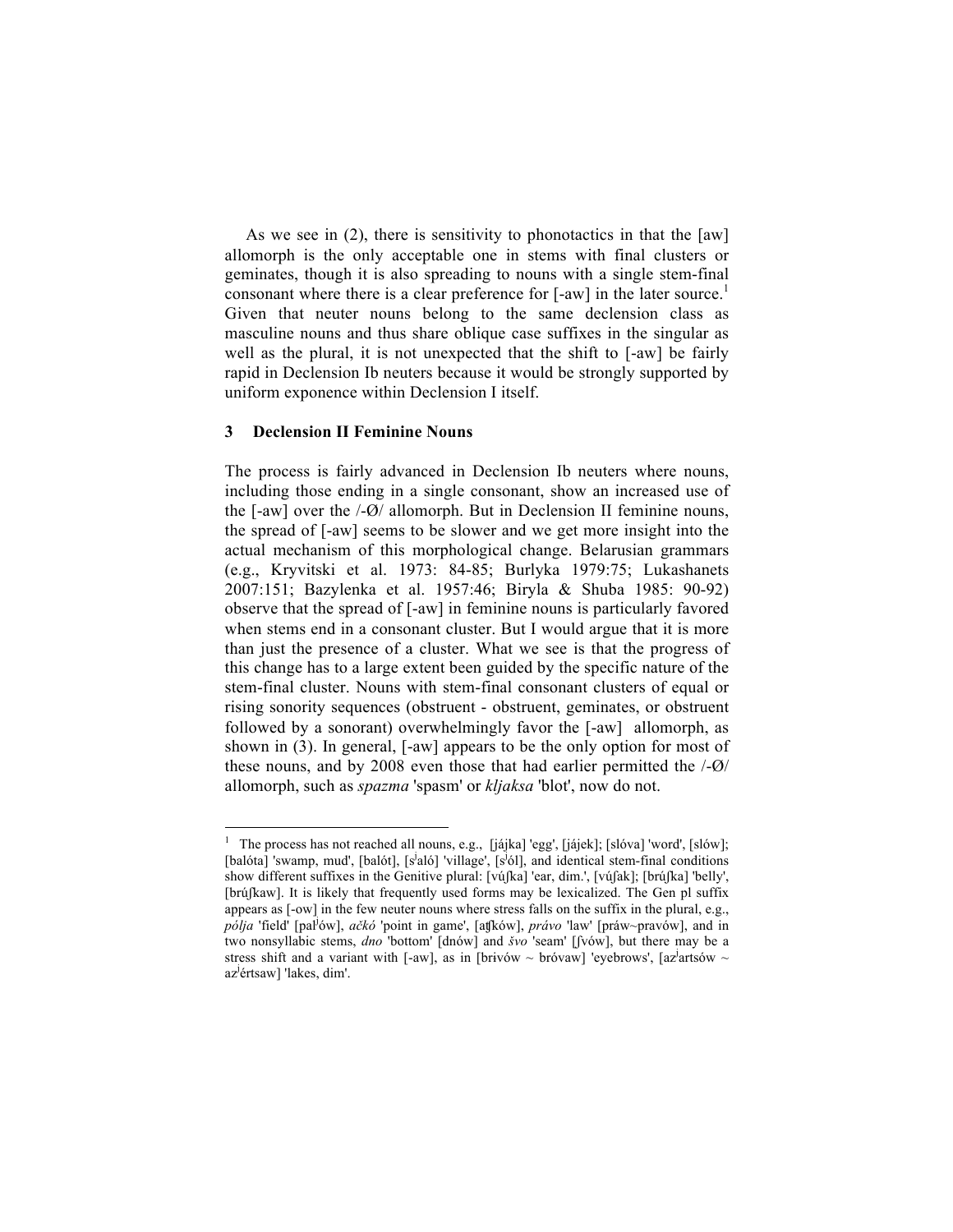# (3) Spread of [-aw] to Declension II feminine nouns: CC-stems

a. CC-stems

| Nom sg                 | Gen pl                                                                       |                |
|------------------------|------------------------------------------------------------------------------|----------------|
| prízb-a                | pr <del>í</del> zb-aw                                                        | mound of earth |
| próz <sup>j</sup> b-a  | próz <sup><i>l</i></sup> b-aw                                                | request        |
| $m$ ifts-a             | $m$ ifts-aw                                                                  | muscle         |
| kl <sup>j</sup> átv-a  | kľátv-aw                                                                     | oath           |
| $l^{j}$ iftv-a         | $l'$ iftv-aw                                                                 | plank          |
| mal <sup>j</sup> ítv-a | mal <sup>j</sup> ítv-aw                                                      | prayer         |
| jázv-a                 | jázv-aw                                                                      | ulcer          |
| krókv-a                | krókv-aw                                                                     | rafter         |
| bítv-a                 | bíty-aw                                                                      | battle         |
| padé fv-a              | padé fv-aw                                                                   | shoe sole      |
| $l'$ idzb-a            | $l'$ idzb-aw                                                                 | number         |
| xarúyv-a               | xarúyv-aw                                                                    | church banner  |
| búks-a                 | $búks \sim búks-aw$                                                          | axle box       |
| kúks-a                 | kúks ~ kúks-aw (1985,1987),                                                  |                |
|                        | kúks-aw (2008)                                                               | stump          |
| kl <sup>j</sup> áks-a  | k <sup><math>\mu</math></sup> áks ~ k $\mu$ <sup>3</sup> áks-aw (1985,1987), |                |
|                        | kľáks-aw (2008)                                                              | blot           |

# b. Geminate stems (CC and RR)

| Nom sg                                                                           | Gen pl                                                                               |                        |
|----------------------------------------------------------------------------------|--------------------------------------------------------------------------------------|------------------------|
| vánn-a vánn-aw                                                                   |                                                                                      | bathtub                |
| $k^{j} \acute{\text{e}} l^{j} l^{j}$ -a $k^{j} \acute{\text{e}} l^{j} l^{j}$ -aw |                                                                                      | cell                   |
|                                                                                  | ilyún <sup>j</sup> n <sup>j</sup> -a ilyún <sup>j</sup> n <sup>j</sup> -aw           | liar                   |
| prál <sup>j</sup> l-a prál <sup>j</sup> l-aw                                     |                                                                                      | washwoman              |
|                                                                                  | $b^j$ ayún <sup>j</sup> n <sup>j</sup> -a $b^j$ ayún <sup>j</sup> n <sup>j</sup> -aw | runner                 |
| tkál <sup>j</sup> l <sup>j</sup> -a tkál <sup>j</sup> l <sup>j</sup> -aw         |                                                                                      | weaver                 |
|                                                                                  | $sv$ áts <sup>j</sup> ts <sup>j</sup> -a sváts <sup>j</sup> ts <sup>j</sup> -aw      | mother of son/daughter |
|                                                                                  |                                                                                      | -in-law                |
| c. CR-stems                                                                      |                                                                                      |                        |
| Nom sg                                                                           | Gen pl                                                                               |                        |
| skóbl <sup>j</sup> -a skóbl <sup>j</sup> -aw                                     |                                                                                      | shaving knife          |
| v <del>í</del> dm-a                                                              | vídm-aw                                                                              | dune                   |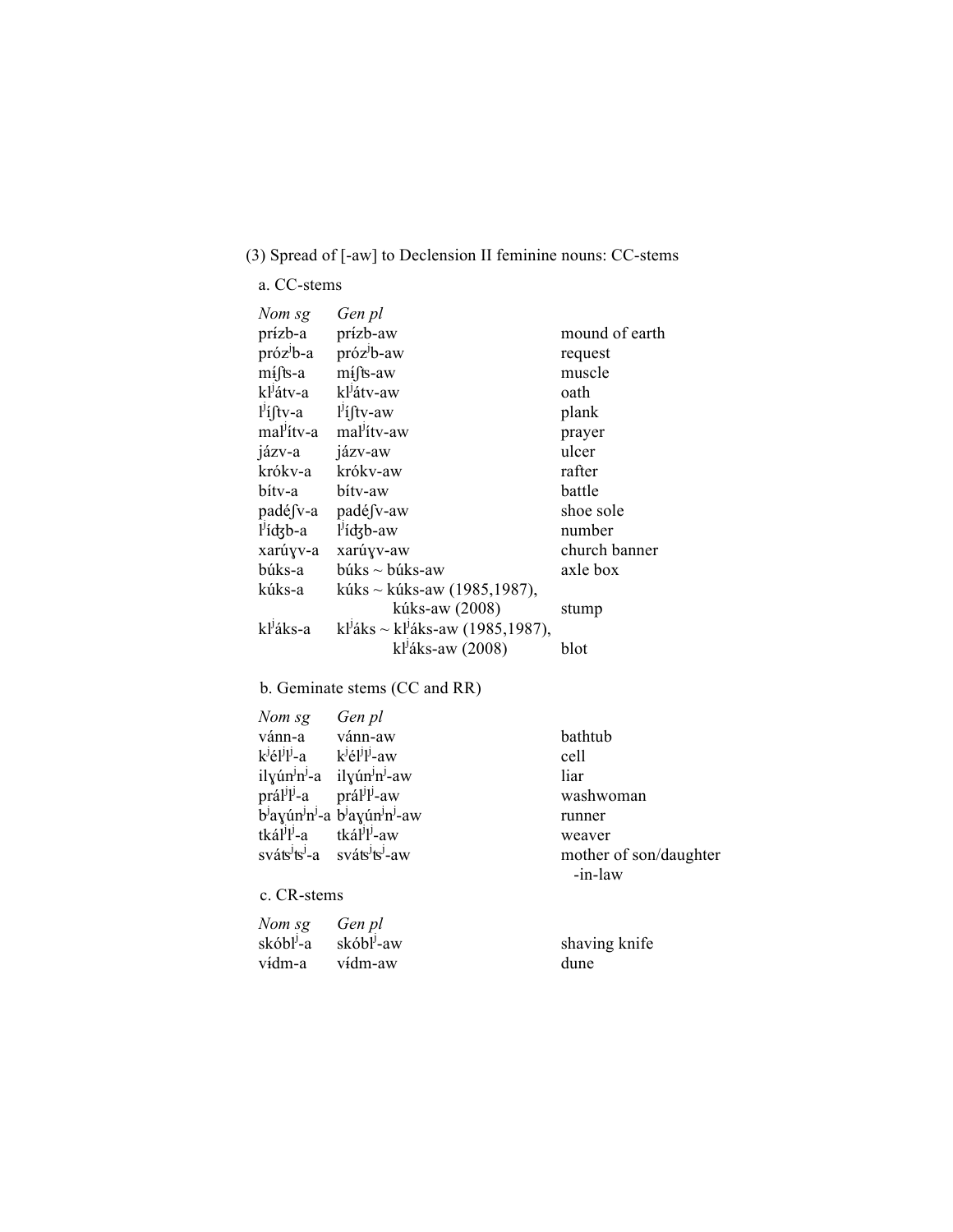| pav <sup>j</sup> érxn <sup>j</sup> -a pav <sup>j</sup> érxn <sup>j</sup> -aw | surface          |
|------------------------------------------------------------------------------|------------------|
| $v^{j}$ édz <sup>i</sup> m-a v <sup>j</sup> édz <sup>i</sup> m-aw            | witch            |
| pásm-aw                                                                      | lock (hair)      |
| kówdr-a<br>kówdr-aw                                                          | blanket          |
| báyn-aw                                                                      | marsh            |
| l'ústr-aw                                                                    | chandelier       |
| bútl <sup>j</sup> -aw                                                        | big bottle, drum |
| $[$ ábl <sup><math>]</math></sup> -aw                                        | sword            |
| vídr-aw                                                                      | otter            |
| spázm~spázm-aw (1987),                                                       |                  |
| spázm-aw $(2008)$                                                            | spasm            |
|                                                                              |                  |

In feminine nouns with stem-final clusters of falling sonority, either sonorant (R) plus obstruent (C), fricative (S) plus  $/t/$ , or a sequence of liquid/glide (R) followed by a nasal, it looks like the change is still in progress and both allomorphs, [-aw] and /-Ø/ are used, though some have now advanced to only [-aw] (4).

# (4) Variation between /-Ø/ and [-aw]: -RC, -ST, -RN stems:

| Nom sg                               | Gen pl                                                                       |           |
|--------------------------------------|------------------------------------------------------------------------------|-----------|
| v <sup>J</sup> eránd-a               | $v^j$ eránt ~ $v^j$ eránd-aw                                                 | veranda   |
| kamánd-a                             | kamánt ~ kamánd-aw                                                           | command   |
| l <sup>j</sup> ey <sup>j</sup> énd-a | $ljeyjent \sim ljeyjend-aw$                                                  | legend    |
| ard-á                                | $\text{órt} \sim \text{órd-aw}$                                              | horde     |
| dél <sup>'</sup> t-a                 | $d\acute{e}l^{\dagger}t \sim d\acute{e}l^{\dagger}t$ -aw                     | delta     |
| strél <sup>j</sup> b-a               | strél <sup><math>\nu</math></sup> p ~ strél <sup><math>\nu</math></sup> b-aw | rifle     |
| plómb-a                              | $plomp \sim plómb$ -aw                                                       | filling   |
| v <sup>l</sup> arb-á                 | $v^{j}$ érp ~ v <sup><math>j</math></sup> érb-aw                             | willow    |
| tórb-a                               | tórp $\sim$ tórb-aw                                                          | bag       |
| l'ámp-a                              | $lj$ ámp ~ $lj$ ámp-aw                                                       | lamp      |
| katfary-á                            | katférx $\sim$ katféry-aw                                                    | poker     |
| skáry-a                              | skárx~ skáry-aw                                                              | complaint |
| árf-a                                | árf ~ árf-aw (1985), árf-aw(1987) harp                                       |           |
| n <sup>J</sup> ímf-a                 | $n^{j}$ imf ~ $n^{j}$ imf-aw                                                 | nymph     |
| fl <sup>j</sup> éjt-a                | fl <sup>j</sup> éjt ~ fl <sup>j</sup> éjt-aw                                 | flute     |
|                                      |                                                                              |           |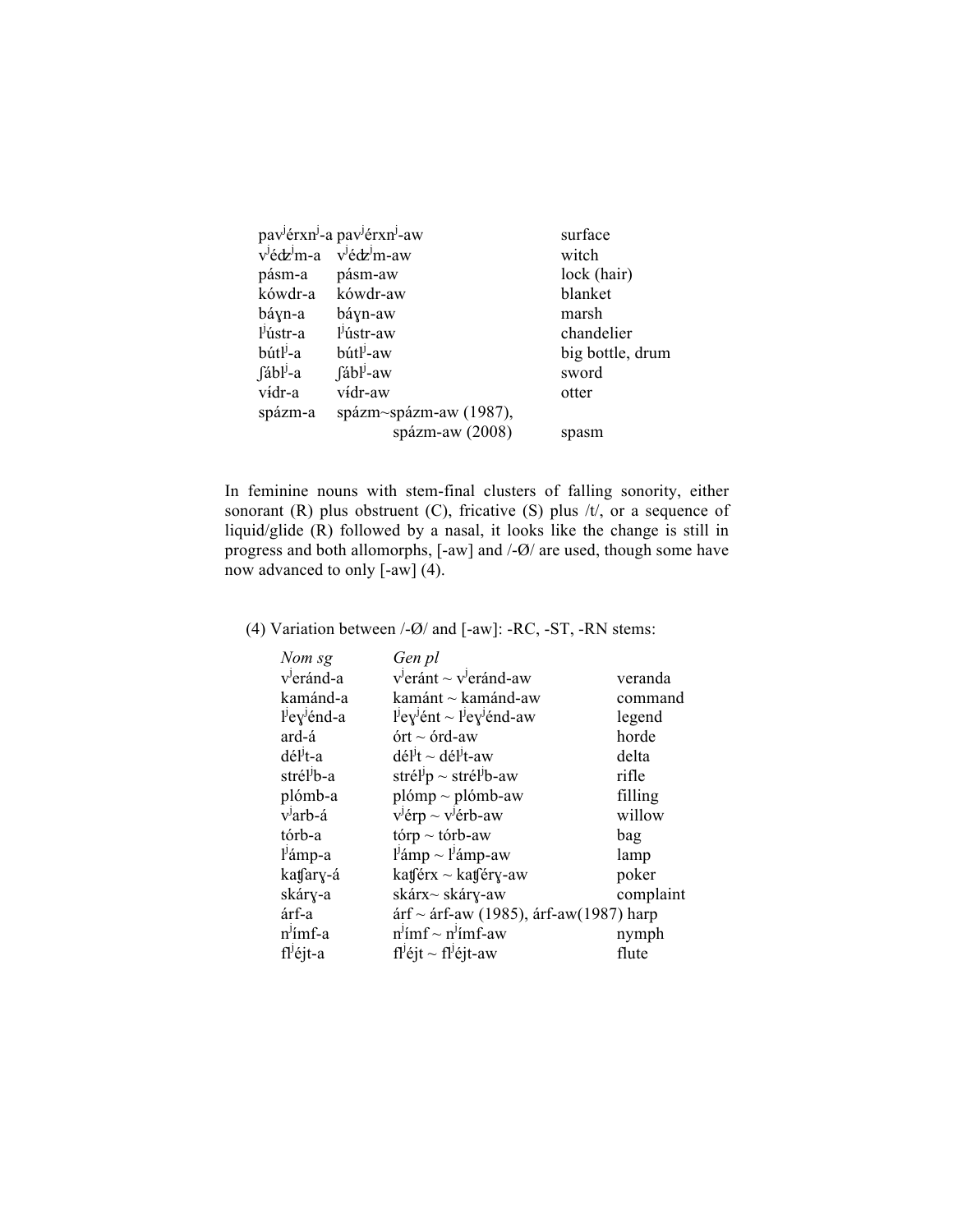| málp-a                               | málp (1985), málp ~ málp-aw(2008) monkey                                             |                |
|--------------------------------------|--------------------------------------------------------------------------------------|----------------|
| fáld-a                               | fált (1985), fált ~ fáld-aw (2008) pleat                                             |                |
| v <sup>l</sup> arst-á                | $v^{j}$ órst ~ $v^{j}$ órst-aw                                                       | verst          |
| xúst-a                               | $x$ úst ~ xúst-aw                                                                    | large scarf    |
| n <sup>J</sup> av <sup>J</sup> ést-a | $n^j$ av <sup><math>j</math></sup> ést ~ $n^j$ av $^j$ ést-aw                        | bride, fiancee |
| múft-a                               | $m$ úft ~ múft-aw                                                                    | fur muff       |
| kóft-a                               | kóft ~ kóft-aw                                                                       | woman's jacket |
| búxt-a                               | $b$ úxt ~ $b$ úxt-aw                                                                 | bay (in coast) |
| ∫áxt-a                               | $\int \n\alpha x t \sim \int \n\alpha x t - \alpha w$                                | mine shaft     |
| pláxt-a                              | $pl$ áxt ~ pláxt-aw                                                                  | type of skirt  |
| nórm-a                               | $nórm \sim nórm \text{-}aw$                                                          | norm           |
| fórm-a                               | fórm $\sim$ fórm-aw                                                                  | form           |
| pál <sup>j</sup> m-a                 | pál <sup>J</sup> m ~ pál <sup>J</sup> m-aw (1985), pál <sup>J</sup> m-aw (2008) palm |                |
| s <sup>j</sup> érn-a                 | $s^j$ érn ~ $s^j$ érn-aw                                                             | chamois        |
| vajn-á                               | vójn ~ vójn-aw (1985), vójn-aw (2008) war                                            |                |
| tájn-a                               | $\tan \sim \tan -\tan \theta$                                                        | secret         |
| platfórm-a                           | platfórm $\sim$ platfórm-aw                                                          | platform       |
| f <sup>j</sup> érm-a                 | $f3$ érm ~ f <sup>3</sup> érm-aw                                                     | farm           |
| kav <sup>j</sup> érn-a               | kav <sup><math>1</math></sup> érn ~ kav $1$ érn-aw                                   | cavity         |
| katakómb-a                           | katakómb-aw                                                                          | catacomb       |
| turm-á                               | túrm-aw                                                                              | prison         |
| ájv-a                                | ájv-aw                                                                               | quince         |
| spál <sup>j</sup> n <sup>j</sup> -a  | spál <sup>j</sup> n <sup>j</sup> -aw                                                 | bedroom        |
| yul <sup>j</sup> n <sup>j</sup> -á   | yúl <sup>j</sup> n <sup>j</sup> -aw                                                  | game           |

The nouns in (3) and (4) contrast with those in (5) below whose stems end in a single consonant. The latter generally do not have accepted Gen plurals with [-aw], though this allomorph is beginning to make inroads here as well.<sup>2</sup>

<sup>&</sup>lt;sup>2</sup> A few other stems with palatalized or palatal single consonants take  $[-\text{aw}]$ :  $[r\dot{e}]a]$ 'marine yard', [réj~réjaw]; [ról<sup>j</sup>a] 'role', [ról<sup>j</sup>aw]; [pál<sup>j</sup>a] 'pile', [pál<sup>j</sup>aw]; [l<sup>j</sup>éja] 'lei', [l<sup>j</sup>éjaw]; [tsal<sup>j</sup>a] 'inch', [tsal<sup>j</sup>aw]; [p<sup>j</sup>ádz<sup>j</sup>a] 'span', [p<sup>j</sup>ádz<sup>j</sup>aw], [fál<sup>j</sup>a] 'scale pan', [fál<sup>j</sup>aw] (Biryla and Shuba 1985:91), and these sometimes have variants with /-ej/. A few with /j/ admit variants: [kal<sup>j</sup>ajá] 'rut, track', [kal<sup>j</sup>éj ~ kal<sup>j</sup>éjaw]; [ʃɨja] 'neck', [ʃɨj ~ ʃɨjaw]; also [vadá] 'water', [vót~vódaw]. Kryvitski et al. (1973:85) tolerate more variation and also list variants for 'school' [ʃkól] ~ [ʃkólaw], 'peasant house' [xát] ~ [xátaw], 'wave' [xvál<sup>j</sup>] ~ [xvál<sup>j</sup>aw].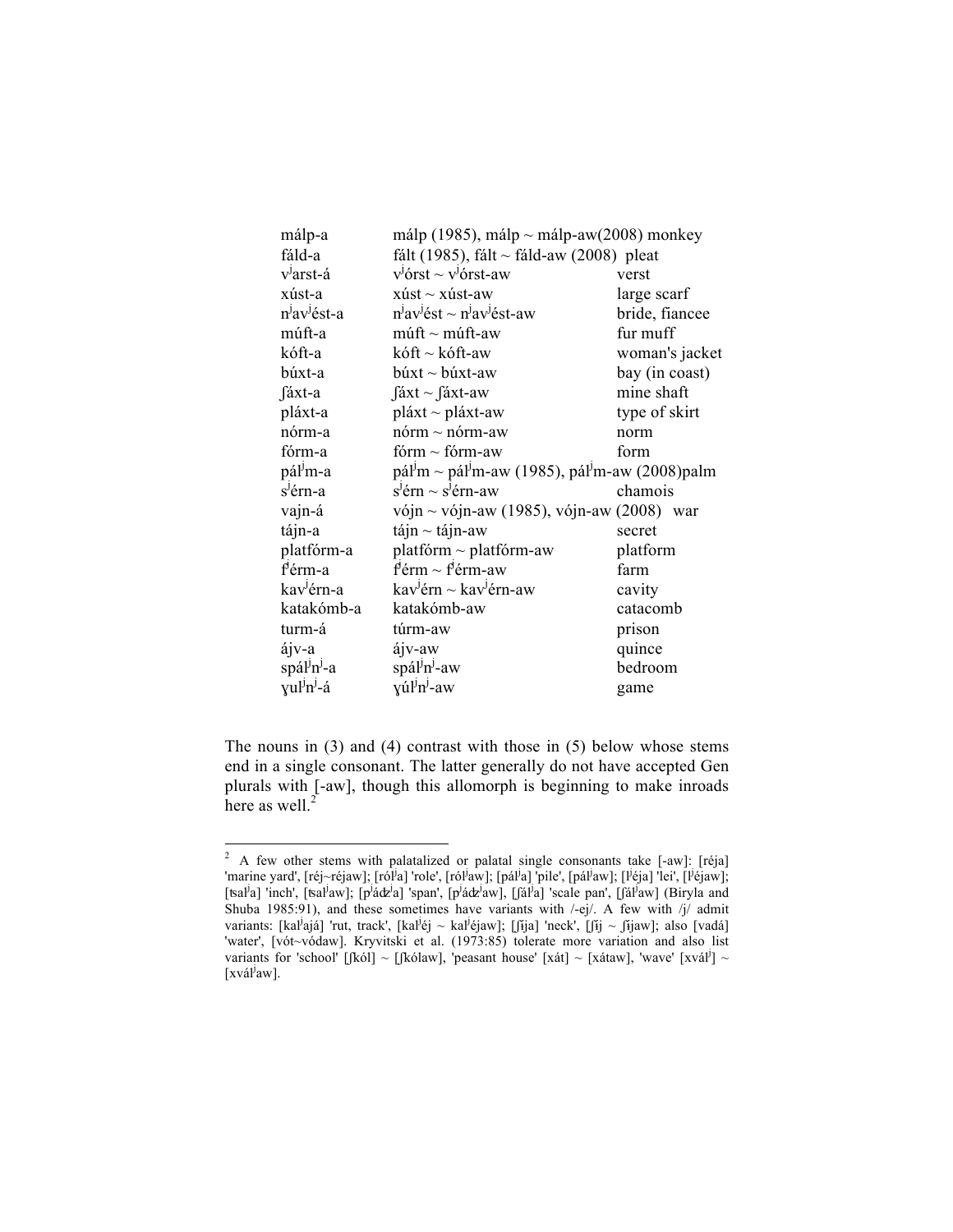# (5) Resistance to the spread of [-aw]: C-stems

| Nom sg                                                                      | Gen pl               |                   |
|-----------------------------------------------------------------------------|----------------------|-------------------|
| $[kó]$ -a                                                                   | [kól                 | school            |
| b <sup>j</sup> aróz-a                                                       | b <sup>J</sup> arós  | birch             |
| palíts-a                                                                    | palíts               | shelf             |
| rak-á                                                                       | rék                  | river             |
| blix-á                                                                      | blóx                 | flea              |
| straf-á                                                                     | stróf                | verse             |
| as-á                                                                        | vós                  | wasp              |
| l'ítar-a                                                                    | l <sup>j</sup> ítar  | letter (alphabet) |
| zón-a                                                                       | zón                  | zone              |
| padz <sup>j</sup> éj-a                                                      | padz <sup>j</sup> éj | event             |
| idéj-a                                                                      | idéj                 | idea              |
| m <sup>j</sup> inút-a                                                       | $m^j$ inút           | minute            |
| láp-a                                                                       | láp                  | paw               |
| prém <sup>j</sup> ij-a                                                      | prém <sup>j</sup> ij | premium, bonus    |
| kóp <sup>j</sup> ij-a                                                       | kóplij               | copy              |
| pártij-a                                                                    | pártij               | party             |
| yalav-á                                                                     | yalów                | head              |
| xát-a                                                                       | xát                  | cottage           |
| praf <sup>j</sup> és <sup>j</sup> ij-a praf <sup>j</sup> és <sup>j</sup> ij |                      | profession        |
| kúl <sup>j</sup> -a                                                         | kúl                  | bullet            |
| dát-a                                                                       | dát                  | date              |
| daróy-a                                                                     | daróx                | road              |
| $n^j$ ív-a                                                                  | $n^{j}$ íw           | cornfield         |
| dal <sup>j</sup> ín-a                                                       | dal <sup>j</sup> ín  | valley            |
| γrú∫-a                                                                      | γrú∫                 | pear              |
| ptfal-á                                                                     | ptfól                | bee               |
| vúl <sup>j</sup> its-a                                                      | vúl <sup>j</sup> its | street            |
| s <sup>j</sup> istém-a                                                      | s <sup>j</sup> istém | system            |
| yaz <sup>j</sup> ét-a                                                       | yaz <sup>j</sup> ét  | newspaper         |
| katastróf-a katastróf                                                       |                      | catastrophe       |

The progress of the [-aw] spread is not as complete in Declension II as it appears to be in the neuters of Declension Ib for there is not the same morphological pressure of uniform exponence within the paradigm.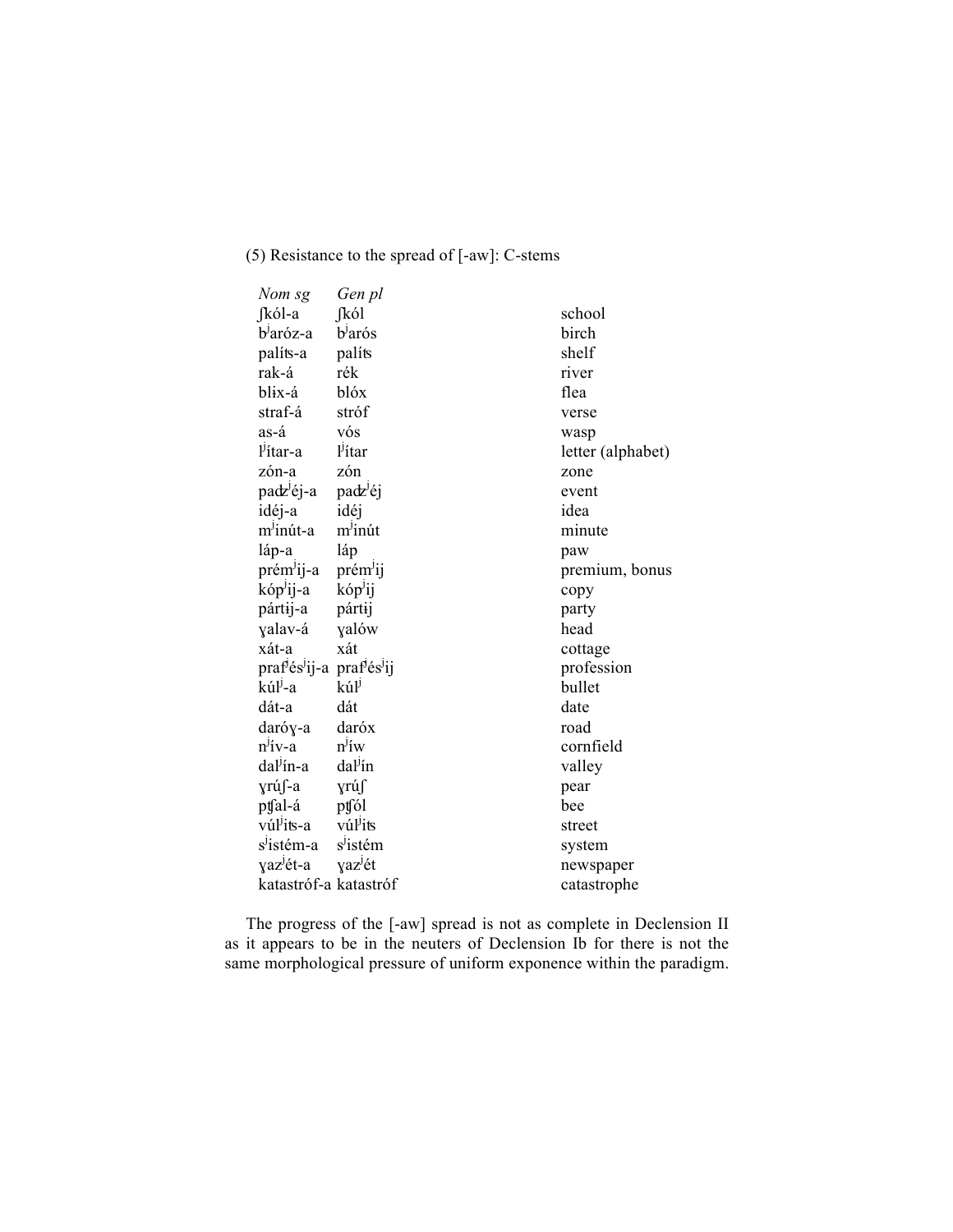Although there is some individual variation and lexical differences within Declension II feminine nouns, we can see that overall the progress of this change in Declension II appears to be guided by surface phonotactics, and specifically, by the nature of sonority sequencing in the stem-final consonant cluster. The phonotactic conditions favoring an overt suffix in Declension II feminine nouns may be represented in terms of a cluster preference hierarchy:  $CC$ ,  $CR > RC$ ,  $ST$ ,  $RN > C$  stems.

# **4 Mixed Declension a-Type Masculine and Common Gender Nouns**

Whether this sonority sequencing condition eventually comes to be reinterpreted as a simpler "stem-final consonant cluster vs. no stem-final cluster" condition remains to be seen. There has been some move in this direction in the minor class of masculine and common gender a-stem nouns: the distribution of [-aw] and /-Ø/ is now generally determined on the basis of a "consonant cluster vs. no cluster" environment and nouns with stem-final clusters prefer [-aw] (6a), those with single consonants take the  $\frac{1}{9}$  (6b), and some nouns have variants (6c) (Lukashanets 2007:155, 158).

(6) Allomorphy in masculine and common gender a-type nouns

a. CC-Stems: Gen pl with [-aw]

| Nom sg                               | Gen pl                                   |               |
|--------------------------------------|------------------------------------------|---------------|
| báts <sup>j</sup> k-a                | báts <sup>j</sup> k-aw                   | father        |
| dz <sup>j</sup> áts <sup>j</sup> k-a | dz <sup>j</sup> áts <sup>j</sup> k-aw    | uncle         |
| júny-a                               | júny-aw                                  | ship's boy    |
| stárast-a                            | stárast-aw                               | village elder |
| májstr-a                             | májstr-aw                                | master        |
| vinaxótts-a                          | vinaxótts-aw                             | discoverer    |
| ts <sup>j</sup> úts <sup>j</sup> k-a | ts <sup>J</sup> úts <sup>J</sup> k-aw    | dog, coll.    |
| ts <sup>j</sup> és <sup>j</sup> l-a  | $ts^j \acute{e}s^j l^j$ -aw              | carpenter     |
| pramówts-a                           | pramówts-aw                              | orator        |
| r <del>í</del> k f-a                 | r <del>í</del> k $\int$ ~ rík $\int$ -aw | rickshaw      |
| sudz <sup>j</sup> dz <sup>j</sup> -á | súdz <sup>j</sup> dz <sup>j</sup> -aw    | judge         |
| pláks-a                              | pláks-aw                                 | crybaby       |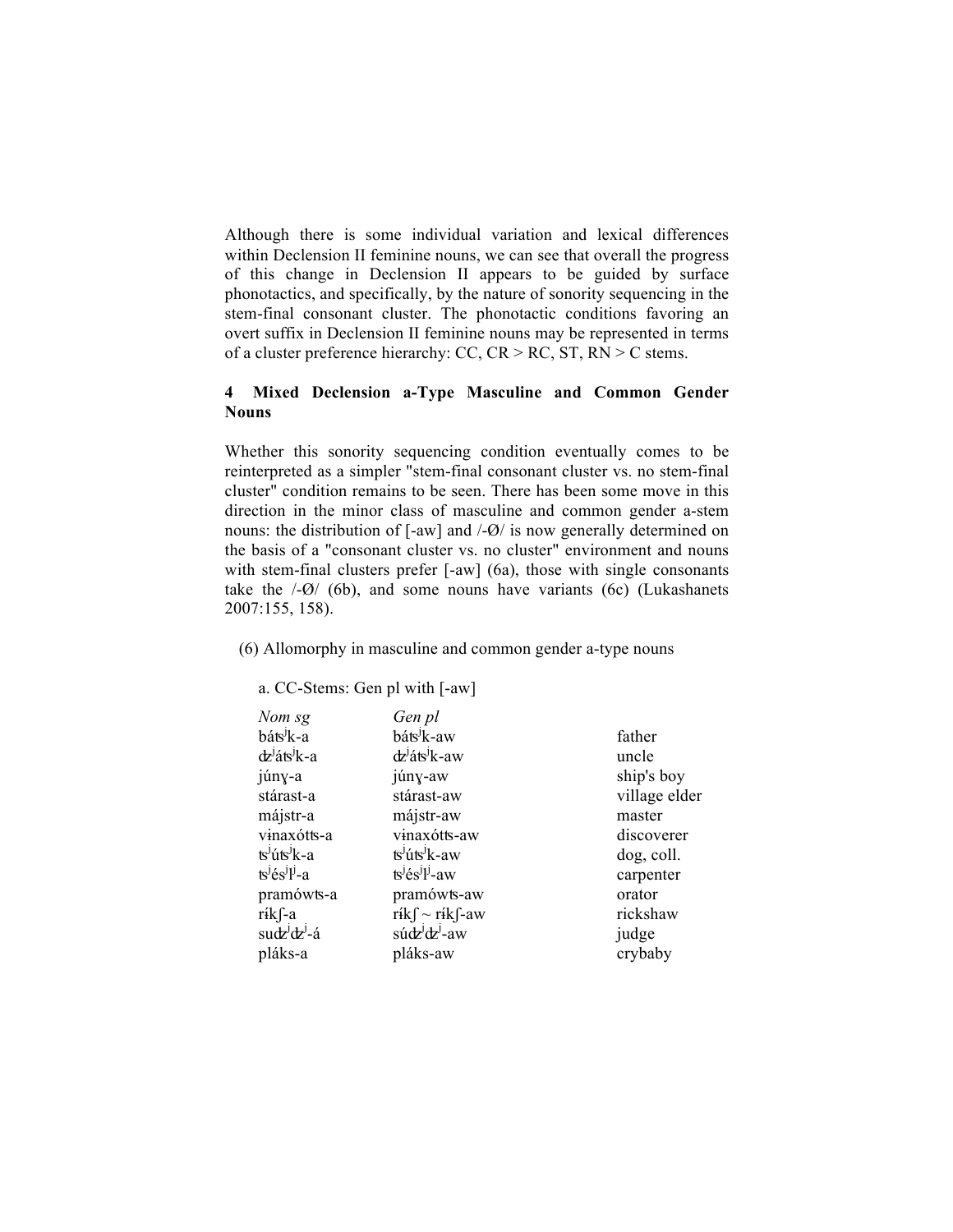| múrz-a                                                                         | múrz-aw                                                 | slovenly person   |
|--------------------------------------------------------------------------------|---------------------------------------------------------|-------------------|
| znáwts-a                                                                       | znáwts-aw                                               | expert            |
| skup <sup>J</sup> and-á                                                        | skup <sup>j</sup> énd-aw                                | cheapskate        |
|                                                                                |                                                         |                   |
| b. C-Stems: Gen pl with $\sqrt{-Q}$ /                                          |                                                         |                   |
| Nom sg                                                                         | Gen pl                                                  |                   |
| muftín-a                                                                       | $mu$ fin - $\emptyset$                                  | man               |
| star∫ <del>i</del> n-á                                                         | starfin- $\varnothing$                                  | sergeant          |
| star∫ <del>i</del> n <sup>j</sup> -á                                           | starfin <sup>j</sup> -Ø                                 | chairman          |
| sabák-a                                                                        | sabák-Ø                                                 | dog               |
| s <sup>J</sup> irat-á                                                          | $s^j$ irót- $\varnothing$                               | orphan            |
| v <sup>j</sup> atrúy-a                                                         | $v^{\text{I}}$ atrúx- $\varnothing$                     | strong wind       |
| vajavód-a                                                                      | vajavót-Ø                                               | voivode           |
| vaják-a                                                                        | vaják-Ø                                                 | warrior           |
| tup <sup>j</sup> íts-a                                                         | tup <sup><math>\mathbf{j}</math></sup> its- $\emptyset$ | dolt, blockhead   |
| ts <sup>j</sup> ixón <sup>j</sup> -a                                           | $t\sin^j x$ on $\cos^j t$                               | meek person       |
| kaprizúl <sup>j</sup> -a                                                       | kaprizúl <sup>j</sup> -Ø                                | capricious person |
| tul <sup>j</sup> áy-a                                                          | tul <sup>j</sup> áx-Ø                                   | wanderer          |
| zadavák-a                                                                      | zadavák-Ø                                               | arrogant person   |
| pustam <sup>j</sup> él <sup>j</sup> -a                                         | pustam <sup>j</sup> él <sup>j</sup> -Ø                  | windbag           |
| sarv <sup>i</sup> iyalav-á                                                     | sarv <sup>1</sup> iyalów- $\varnothing$                 | daredevil         |
| sknár-a                                                                        | sknár-Ø                                                 | miser, skinflint  |
|                                                                                |                                                         |                   |
| c. Variation between $\frac{\partial}{\partial \theta}$ and $\left[-aw\right]$ |                                                         |                   |
| Nom sg                                                                         | Gen pl                                                  |                   |
| xlaptfín-a                                                                     | xlaptjin- $\emptyset \sim x$ laptjin-aw                 | boy               |
| sluy-á                                                                         | slúx-Ø (1985, 1987),                                    |                   |
|                                                                                | slúy-aw (L. 2007)                                       | servant           |
| kal <sup>j</sup> éy-a                                                          | kal <sup>j</sup> éx-Ø ~ kal <sup>j</sup> éy-aw (1987),  |                   |
|                                                                                | kal <sup>j</sup> éx-Ø (2008)                            | colleague         |
| l <sup>j</sup> istanó∫-a                                                       | $l'$ istanó f-aw (1987),                                |                   |
| l'istanó $\int$ - $\varnothing$ (1985, 2008) mail man                          |                                                         |                   |
| prajdóx-a                                                                      | prajdóx- $\varnothing$ ~ prajdóx-aw (1987),             |                   |

What is unusual about this morphological change in Belarusian is that it is sensitive to surface phonotactics rather than to the morphosyntactic

prajdóx- $\varnothing$  (2008) old fox (person)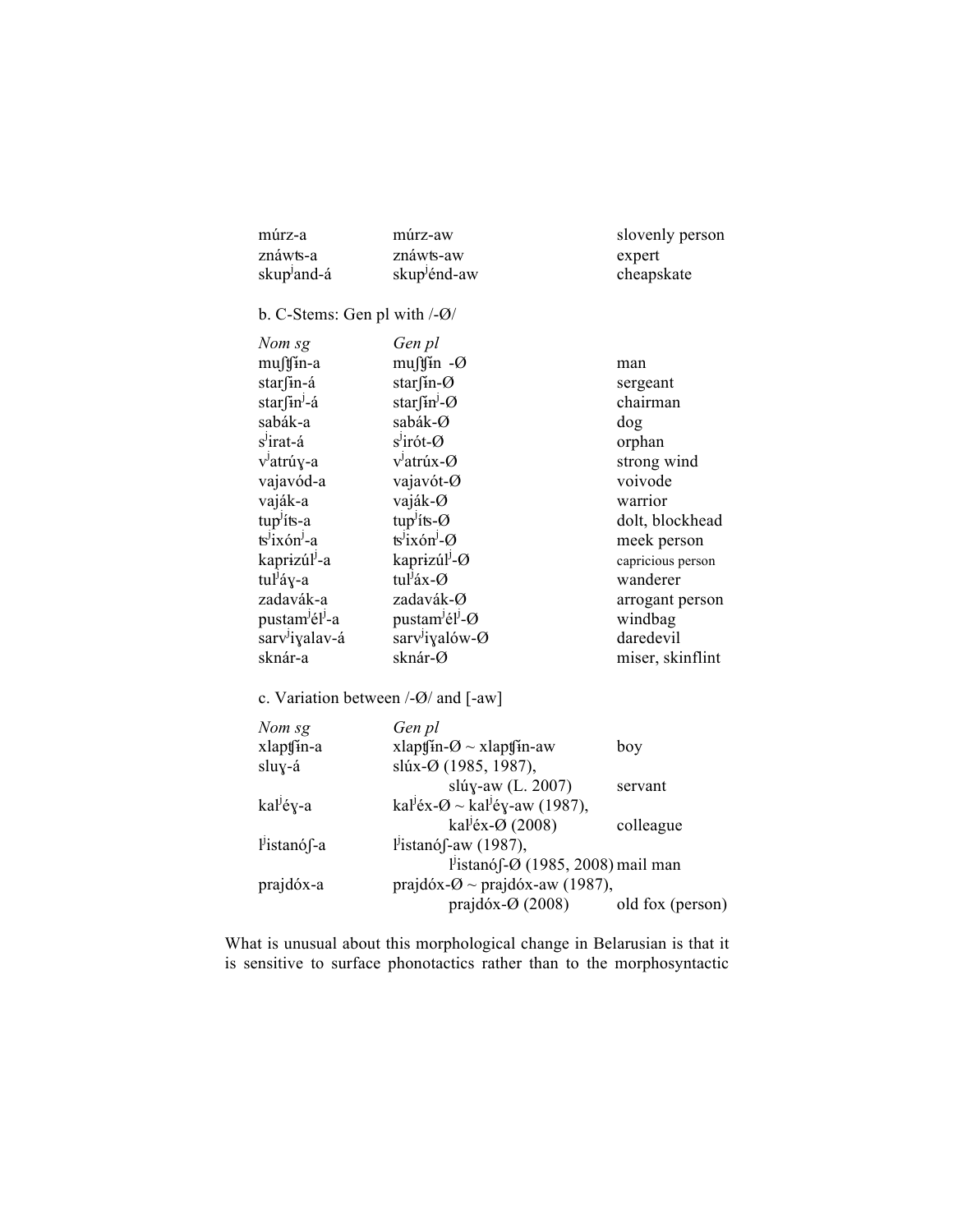features of gender or declension class, or some other morphophonological property. This point is even better made by those common gender nouns above that have different syntactic and semantic gender. For example, the word *pláksa* 'crybaby' may refer to a male crybaby or a female crybaby. When it refers to a male crybaby, it takes Declension Ia suffixes in the Dat sg, Prep sg, Instr sg and when it refers to a female crybaby, the word takes Declension II suffixes in the singular. Because the two referents actually have different inflectional paradigms in the singular, gender as a cue to declension class is obviously relevant. Yet this class of nouns tends to follow phonotactics rather than gender or class in the choice of the Gen pl suffix. They do not have the expected corresponding Gen pl suffix of Declension Ia [-aw] when referring to males and that of Declension II /-Ø/ when referring to females. Instead, the choice of  $[-aw]$  vs.  $\frac{1}{9}$  appears to be determined primarily by phonotactics (Lukashanets 2007:155-157).

## **5 Phonotactic Conditioning Is a New Development**

The striking thing about the generalization of the [-aw] suffix in Standard Belarusian today is that its phonotactic conditioning environment appears to be a new development. Originally the spread of the /-ow/ suffix was based on gender: it spread from the masculine short ŭ-declension first to masculine nouns of Declension Ia, then to masculine a-stem nouns, and finally to Declension II a-stem feminines. Belarusian documents of the 15th -17th century show instances of morphological /-ow/ extension to stems of all types in Declension II. When the suffix was stressed, it was pronounced [-ów], even in feminine nouns such as *baba* 'old woman' with the Gen pl form [bab-ów] (Karskii 1911/1957:168-169). Compare the Old Belarusian citations from the 15th to the 17th centuries to Standard Belarusian forms today in (7).

(7) Old Belarusian compared to Standard Belarusian today

| Old Belarusian         | Standard Belarusian   |          |
|------------------------|-----------------------|----------|
| a-stem masculine nouns |                       |          |
| muz <del>í</del> k-aw  | muz <del>í</del> k-aw | musician |
| starast-ów             | stárast-aw            | elder    |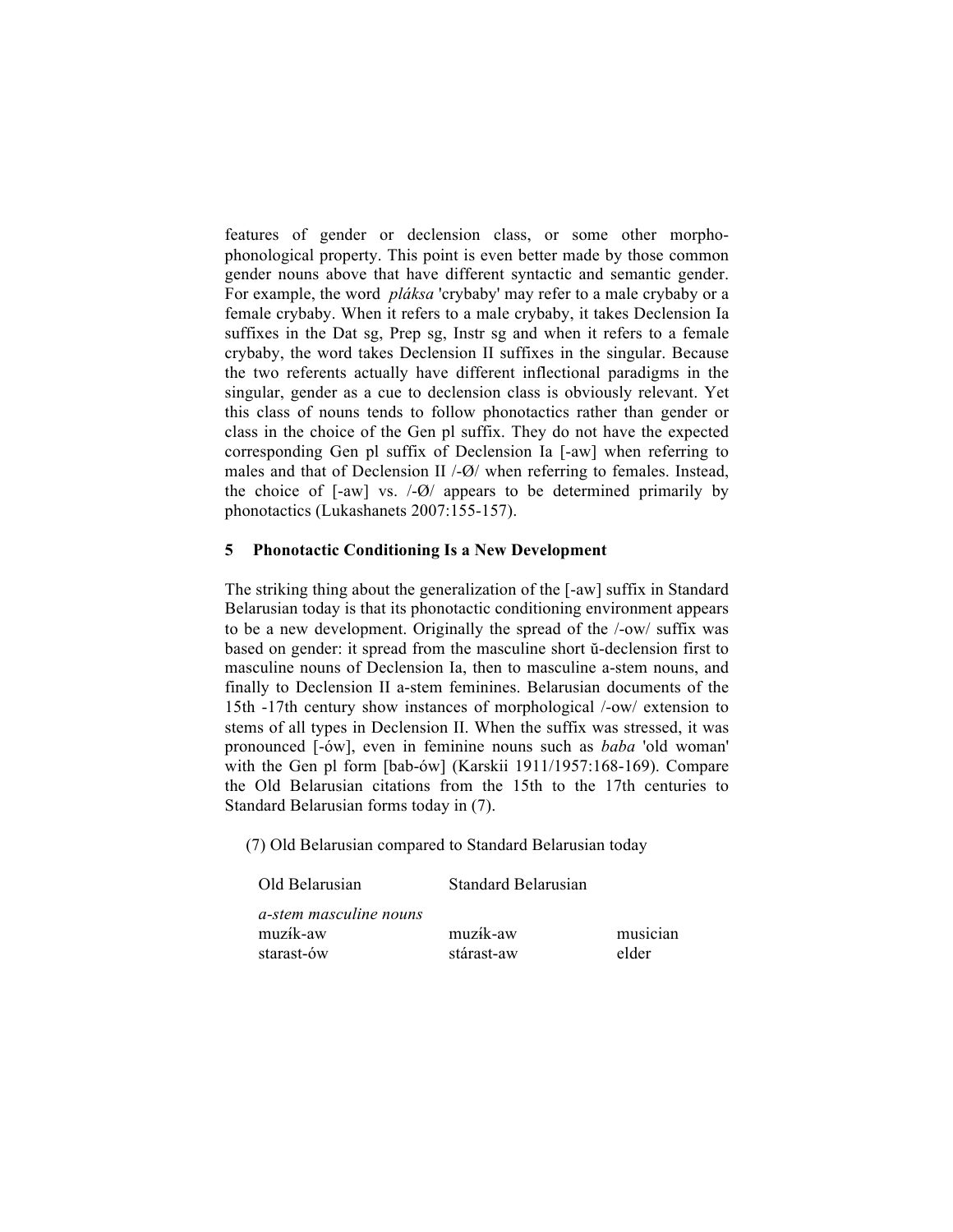| sudz <sup>i</sup> dz <sup>i</sup> -ów ~ súdz <sup>i</sup> dz <sup>i</sup> -aw | $s$ údz <sup>j</sup> dz <sup>j</sup> -aw | judge         |
|-------------------------------------------------------------------------------|------------------------------------------|---------------|
| starfin-aw                                                                    | star∫in                                  | sargeant      |
| sluy-ów                                                                       | slúx ~ slúy-aw                           | servant       |
| a-stem feminine nouns                                                         |                                          |               |
| s <sup>J</sup> óstr-aw                                                        | $sjasjsj$ or $\sim$ $sj$ ostr-aw         | sister        |
| lisíts-aw                                                                     | lisíts                                   | vixen         |
| kós-aw                                                                        | kós                                      | plait         |
| líp-aw                                                                        | líp                                      | linden tree   |
| $s^j l^j$ óz-aw                                                               | $s^j l^j \dot{\sigma} s$                 | tear          |
| sarók-aw                                                                      | sarók                                    | magpie        |
| varón-aw                                                                      | varón                                    | crow          |
| maladz <sup>j</sup> íts-aw                                                    | maladz <sup>j</sup> íts                  | young woman   |
| mátu∫k-aw                                                                     | mátufak                                  | priest's wife |
| karówk-aw                                                                     | karóvak                                  | cow, dim.     |
| múx-aw                                                                        | múx                                      | fly           |
| bab-ów                                                                        | báp                                      | old woman     |
| kn <sup>j</sup> íy-aw                                                         | $kn^{j}iX$                               | book, tome    |
|                                                                               |                                          |               |

Note that some of these nouns have lost the overt /-ow/ suffix and have reverted back to the  $\sqrt{-Q}$  allomorph. Although it is difficult to generalize on the basis of the attested forms cited in Karskij (1911/1957), it is clear that syllable phonotactics are more central to the progress of the change today, in spite of the fact that syllable structure phonotactics do not play a role in Belarusian declensional allomorphy elsewhere. The phonotactic environment seems to be a question of well-formedness of the output form in terms of syllable structure. There does not appear to be an obvious pattern in the original distribution of /-ow/ ([-ow], [-aw]) within Declension Ia nouns themselves—all of which take /-ow/ regardless of their stem structure—from which the cluster sonority pattern could have been generalized, but this remains to be confirmed by lexical statistics.

#### **6 Nouns with a Vowel-Zero Alternation (yer) in the Stem**

We have seen that in some neuter (2c) and feminine (4) nouns both Gen pl allomorphs are in use. This was taken to represent a transitional stage in the change from /-Ø/ to [-aw] allomorphy either because the 1985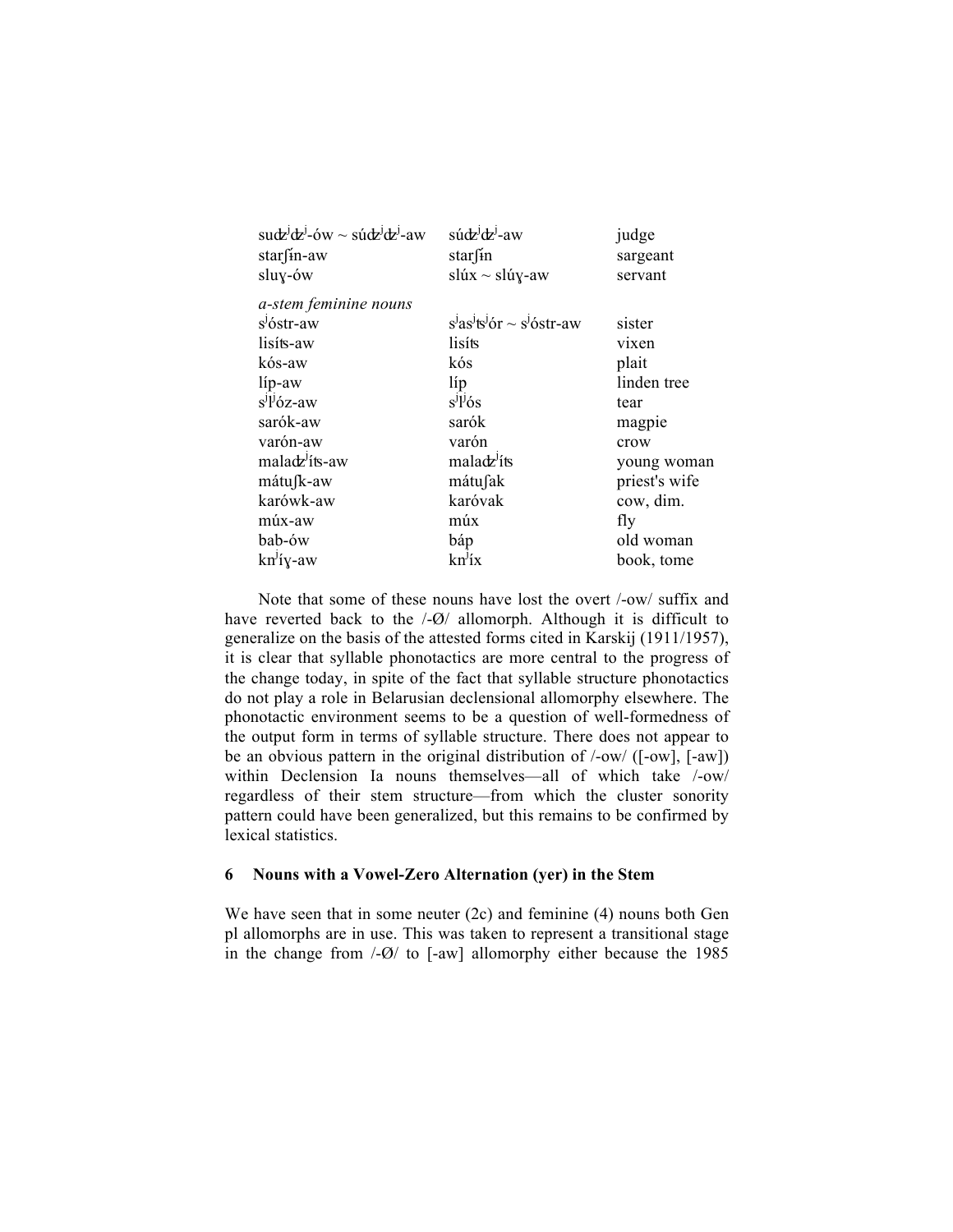source listed only the  $\sqrt{-Q}$  allomorph while the later source gave both options, as in (2c), or because variation was being suplanted by a preference for [-aw] in some nouns within the group, as in (4). Yet it is interesting that there is a subset of Ib neuter and II feminine nouns whose stems end in a consonant cluster of rising sonority and which, by virtue of this phonotactic condition, could be expected to have now become fully [-aw] preferring types, but they are not. Nouns in this subset are distinguished by their consistent preference for having both Gen pl allomorphs available.

What distinguishes this group from the other neuter and feminine nouns is that they all permit a vowel-zero alternation in the stem. These are often referred to as yer stems and they are given in (8). The vowel in parentheses within the stem is the inserted vowel (yer) which appears only before the Gen pl /-Ø/ and in no other case form.

(8) Yer-stems: Gen pl forms with  $\frac{1}{9}$  and  $\left[ -aw \right]$ 

a. Declension Ia neuter nouns

| Gen pl                                                                  |                                                                                                                                                                                           |
|-------------------------------------------------------------------------|-------------------------------------------------------------------------------------------------------------------------------------------------------------------------------------------|
| krés <sup><math>J</math></sup> (e)l- $\varnothing \sim$ krésl-aw        | armchair                                                                                                                                                                                  |
|                                                                         |                                                                                                                                                                                           |
| $p^j$ is <sup>j</sup> (e)m- $\varnothing \sim p^j$ is <sup>j</sup> m-aw | letter                                                                                                                                                                                    |
| $v^{j}$ ós <sup>j</sup> (e)l-Ø ~ v <sup>j</sup> ósl-aw                  | oar                                                                                                                                                                                       |
|                                                                         |                                                                                                                                                                                           |
| $m\acute{a}s^{j}(e)$ l- $\varnothing \sim m\acute{a}s$ l-aw             | butter                                                                                                                                                                                    |
| $b^{j}\acute{o}d\vec{z}^{j}(e)r-\varnothing \sim b^{j}\acute{o}dr$ -aw  | hip                                                                                                                                                                                       |
| $vók(a)n-Q \sim vókn-aw$                                                | window                                                                                                                                                                                    |
| $v^{j}$ ódz <sup>j</sup> (e)r-Ø ~ v <sup>j</sup> ódr-aw                 | bucket                                                                                                                                                                                    |
| rús <sup><math>J</math></sup> (e)l- $\Theta \sim$ rúsl-aw               | channel                                                                                                                                                                                   |
|                                                                         | valók(a)n- $\varnothing$ ~ valókn-aw (1985), valókn-aw (2008)fiber<br>palóts <sup><math>\ell</math></sup> (e)n- $\varnothing$ ~ palótn-aw ~ palats $\ell$ (ó)n- $\varnothing$ (2008)cloth |

b. Declension II feminine nouns

| Nom sg                                       | Gen pl                                                                                                                                                                                                                                                                                                                                              |         |
|----------------------------------------------|-----------------------------------------------------------------------------------------------------------------------------------------------------------------------------------------------------------------------------------------------------------------------------------------------------------------------------------------------------|---------|
| kúxn <sup>J</sup> -a                         | $k$ úx(a)n <sup>j</sup> - $\varnothing \sim k$ úxn <sup>j</sup> -aw                                                                                                                                                                                                                                                                                 | kitchen |
| $\frac{\text{f}\left(\text{f}\right)}{n}$ -a | $\frac{\tan(\alpha)}{\alpha}$ = $\frac{1}{2}$ = $\frac{\pi}{2}$ = $\frac{\pi}{2}$ = $\frac{\pi}{2}$ = $\frac{\pi}{2}$ = $\frac{\pi}{2}$ = $\frac{\pi}{2}$ = $\frac{\pi}{2}$ = $\frac{\pi}{2}$ = $\frac{\pi}{2}$ = $\frac{\pi}{2}$ = $\frac{\pi}{2}$ = $\frac{\pi}{2}$ = $\frac{\pi}{2}$ = $\frac{\pi}{2}$ = $\frac{\pi}{2}$ = $\frac{\pi}{2}$ = $\$ | cherry  |
| $p^{j}$ és <sup>j</sup> n <sup>j</sup> -a    | $p^{j}$ és <sup>j</sup> (e)n <sup>j</sup> - $\varnothing$ ~ p <sup>j</sup> és <sup>j</sup> n <sup>j</sup> -aw                                                                                                                                                                                                                                       | song    |
| sasn-á                                       | $s\dot{\alpha}s^{j}(e)n-Q \sim s\dot{\alpha}sn-aw$                                                                                                                                                                                                                                                                                                  | pine    |
| $f$ ábl <sup><math>J</math></sup> -a         | $[\text{lab}^{\text{J}}(e)]^{\text{J}}$ - $\varnothing$ ~ $[\text{lab}^{\text{J}}$ -aw                                                                                                                                                                                                                                                              | sword   |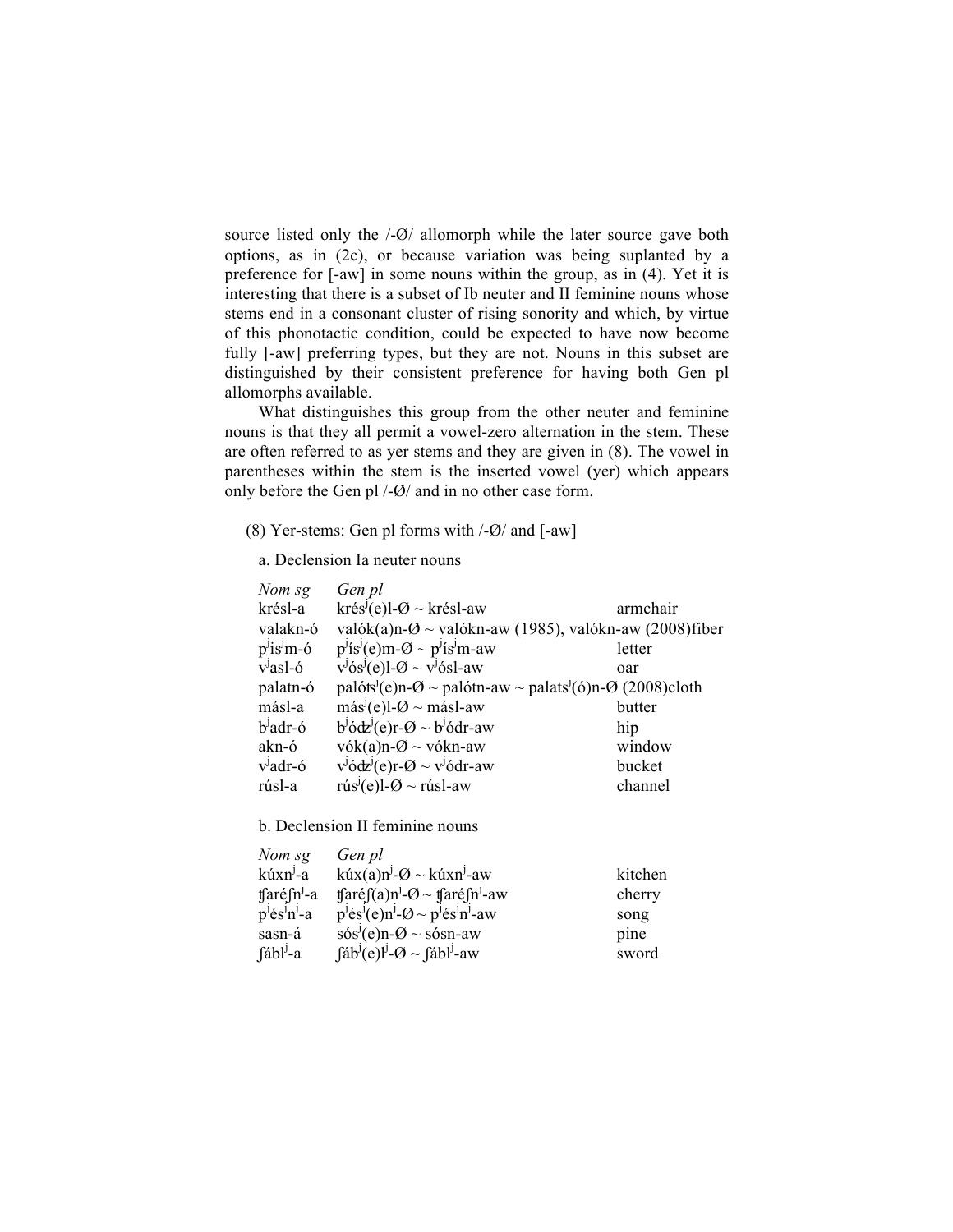| krópl <sup>j</sup> -a                | króp <sup><math>j(e)l^{j}</math></sup> – $\emptyset$ ~ krópľ-aw                                                 | drop              |
|--------------------------------------|-----------------------------------------------------------------------------------------------------------------|-------------------|
| barazn-á                             | $baraz^{j}(\acute{o})n-\Theta \sim bar\acute{o}zn$ -aw                                                          | furrow            |
| z <sup>j</sup> aml <sup>j</sup> -á   | $zjamj(\acute{e})lj-Q \sim zj \acute{e}mlj$ -aw                                                                 | earth, soil       |
| váfl <sup>j</sup> -a                 | váf <sup><math>d</math></sup> (e) <sup><math>l</math></sup> - $\varnothing$ ~ váf <sup><math>l</math></sup> -aw | wafer, waffle     |
| s <sup>J</sup> astr-á                | $s^j$ asts <sup><math>j</math></sup> (ó)r-Ø ~ $s^j$ óstr-aw                                                     | sister            |
| v <sup>j</sup> asn-á                 | $v^{j}$ ós <sup><math>j</math></sup> (e)n-Ø ~ $v^{j}$ ósn-aw                                                    | spring            |
| s <sup>J</sup> amj-á                 | $sjamj(\acute{e})j-\varnothing \sim sj\acute{e}mj$ -aw                                                          | family            |
| aylóbl <sup><i>j</i></sup> -a        | $aylab^{j}(\acute{e})l^{j}$ - $\emptyset$ ~ $ayl\acute{o}bl^{j}$ -aw                                            | shaft             |
| yrébl <sup>j</sup> -a                | $\gamma$ réb <sup>j</sup> (e) <sup><math>l</math></sup> - $\varnothing$ ~ $\gamma$ rébl <sup>j</sup> -aw        | dam, dike         |
| yriwn <sup>J</sup> -a                | $\gamma$ riv <sup>j</sup> (e)n <sup>j</sup> - $\varnothing$ ~ $\gamma$ riwn <sup>j</sup> -aw                    | old monetary unit |
|                                      | vazówn <sup>j</sup> -a vazóv <sup>j</sup> (e)n <sup>j</sup> - $\varnothing$ ~ vazówn <sup>j</sup> -aw           | cart shed         |
| $v^{j}$ i $\int n^{j}$ -a            | $v^{j}$ i $\int (a) n^{j}$ - $\varnothing \sim v^{j}$ i $\int n^{j}$ -aw                                        | sour cherry       |
| tamózn <sup>j</sup> -a               | $\text{tamó}(a) n^{1}$ - $\varnothing$ ~ $\text{tamó}(3n^{1})$ -aw                                              | customs house     |
| yub <sup>j</sup> érn <sup>j</sup> -a | $\chi$ ub <sup>j</sup> ér(a)n <sup>j</sup> - $\varnothing$ ~ $\chi$ ub <sup>j</sup> érn <sup>j</sup> -aw        | province          |
| takárn <sup>j</sup> -a               | $\text{takár}(a) n^1 - \varnothing \sim \text{takárn}^1 - \text{aw}^1$                                          | lathe shop        |
|                                      | awtfárn <sup>-</sup> -a awtfár(a)n <sup>-1</sup> - $\varnothing$ ~ awtfárn <sup>-1</sup> -aw                    | sheepfold         |
|                                      | tsístérn-a tsístérn- $\mathcal{O} \sim$ tsístér(a)n- $\mathcal{O} \sim$ tsístérn-aw                             | cistern           |
|                                      | $l'$ adówn <sup><math>l</math></sup> -a $l'$ adówn $l$ - $\varnothing$ ~ $l'$ adówn $l$ -aw (1985),             |                   |
|                                      | $l'$ adóv <sup>j</sup> (e)n <sup>j</sup> - $\varnothing$ ~ l <sup>j</sup> adówn <sup>j</sup> -aw (1987)         | ice house         |
| rózg-a                               | rózak~rózg-aw $(1987)$ ,                                                                                        |                   |
|                                      | rózg-aw (2008)                                                                                                  | birch rod         |

If surface phonotactics is guiding the progress of the change in feminine nouns, then we might expect nouns which potentially have access to different types of stems to show different types of behavior. The nouns discussed in sections 2 through 4 above have one stem throughout the paradigm. For example, [kowdra] 'blanket' has the stem [kowdr-] throughout its inflectional paradigm with Nom sg [kowdr-a], Gen sg [kowdr-i], Gen pl [kowdr-aw]. But the yer stem Declension Ib neuter and Declension II feminine nouns have a vowel inserted into the stem when the Gen pl allomorph /-Ø/ is used: [kresl-a] 'chair' has the Gen pl form of [kresel]. Thus there are two possible output stems for this type of noun: [kresl-] and [kresel-] and there may be two ways to process them in the Genitive plural.

If speakers take the noun stem as it appears throughout most of the paradigm (which can also be argued to be the underlying stem) as the starting point for allomorph selection, then most of these yer nouns have stem-final consonant clusters with rising sonority squences (CVCR-).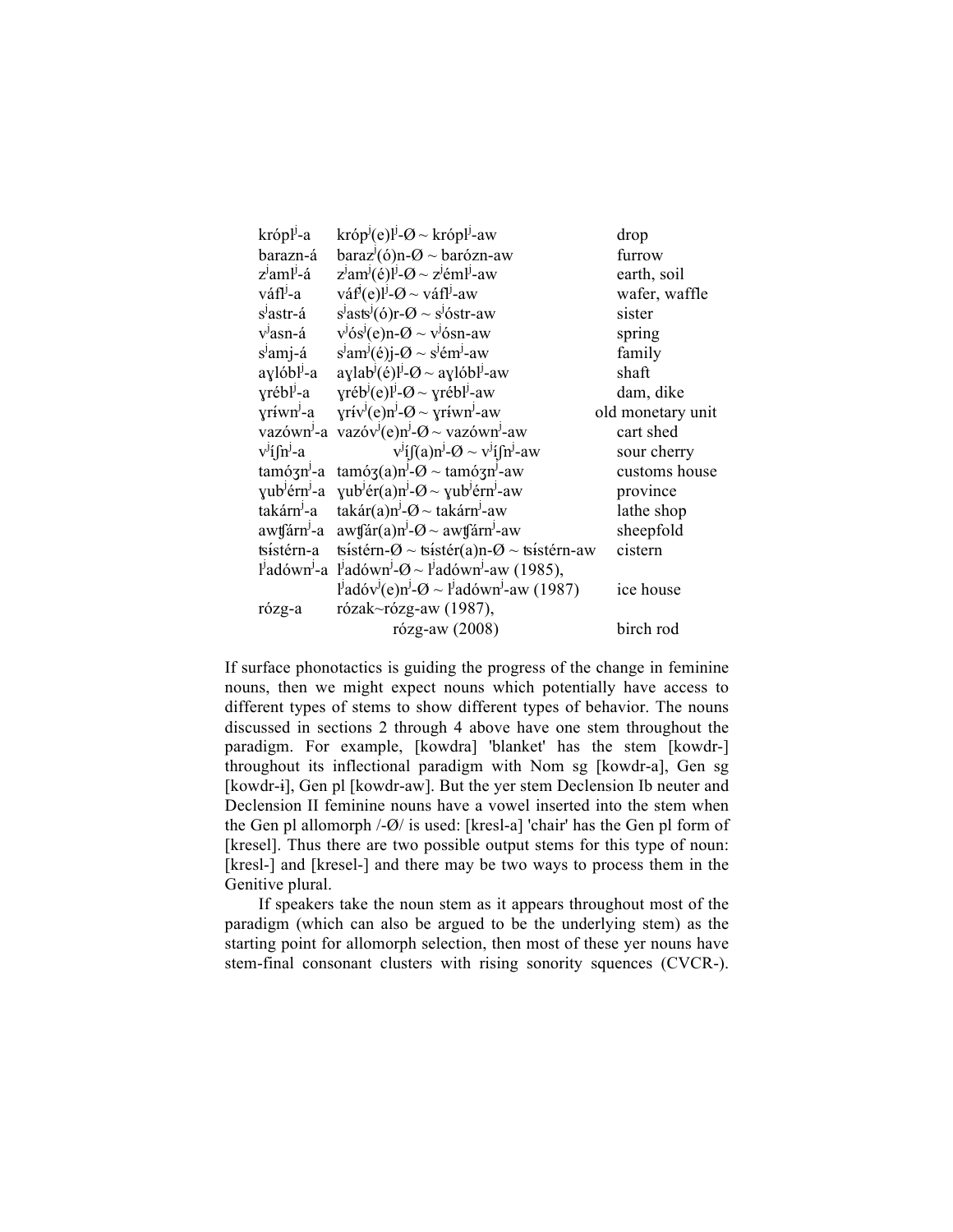We might expect these yer stem nouns to share the behavior of their declension class with Declension Ib neuter nouns favoring the [-aw] in general and Declension II feminine yer nouns favoring the [-aw] because of stem-final sonority sequencing. In both declension classes, the [-aw] is fully expected.

If, on the other hand, speakers take the Gen pl output form as the starting point for deciding whether to adopt /-ow/ [-aw], then there is no stem-final cluster: the inserted vowel is now part of the Genitive plural stem  $(CVC(V)R-)$  and this alternating vowel (yer) in the Genitive plural stem eliminates what would be a relevant phonotactic condition for allomorph selection. So we might expect these nouns to behave somewhat differently from the other members in their declension class in that there is much less pressure for the adoption of the overt [-aw].

In other words, yer nouns offer the option of accessing either stem in the formation of the Genitive plural. If the paradigmatic or underlying stem is the basis for allomorph selection, then [-aw] is predicted. If the Genitive plural wordform is the starting point, then there is no compelling reason to choose the syllabic allomorph and /-Ø/ remains. The prediction is that both allomorphs should be acceptable because either option, the use of the syllabic Gen pl allomorph or the insertion of a yer vowel into the stem, is equally good in resolving what would otherwise be a complex syllable coda with rising sonority. This is exactly what we find both in neuter nouns (8a) as well as in Declension II feminine nouns (8b).

A related set of yer nouns with stems in -k- shows the opposite behavior. Here the only option is the /-Ø/ Gen pl allomorph (9).

(9) Declension II feminine yer stems in -k-

| Nom sg                 | Gen pl                                               |              |
|------------------------|------------------------------------------------------|--------------|
| búlk-a                 | $búl(a)k-Ø$                                          | roll         |
| butél <sup>'</sup> k-a | butél <sup>j</sup> (e)k- $\varnothing$               | bottle       |
| dúmk-a                 | $d$ úm $(a)$ k-Ø                                     | thought      |
| zav <sup>j</sup> ásk-a | zav <sup>j</sup> áz(a)k-Ø                            | plot, action |
| kásk-a                 | $káz(a)k$ Ø                                          | fairy tale   |
| kn <sup>j</sup> í [k-a | $kn^{j}$ iz(a)k-Ø                                    | book         |
| $\frac{1}{4}$ [k-a     | $l_{\mathbf{1}(\mathbf{a})\mathbf{k} - \mathcal{O}}$ | spoon        |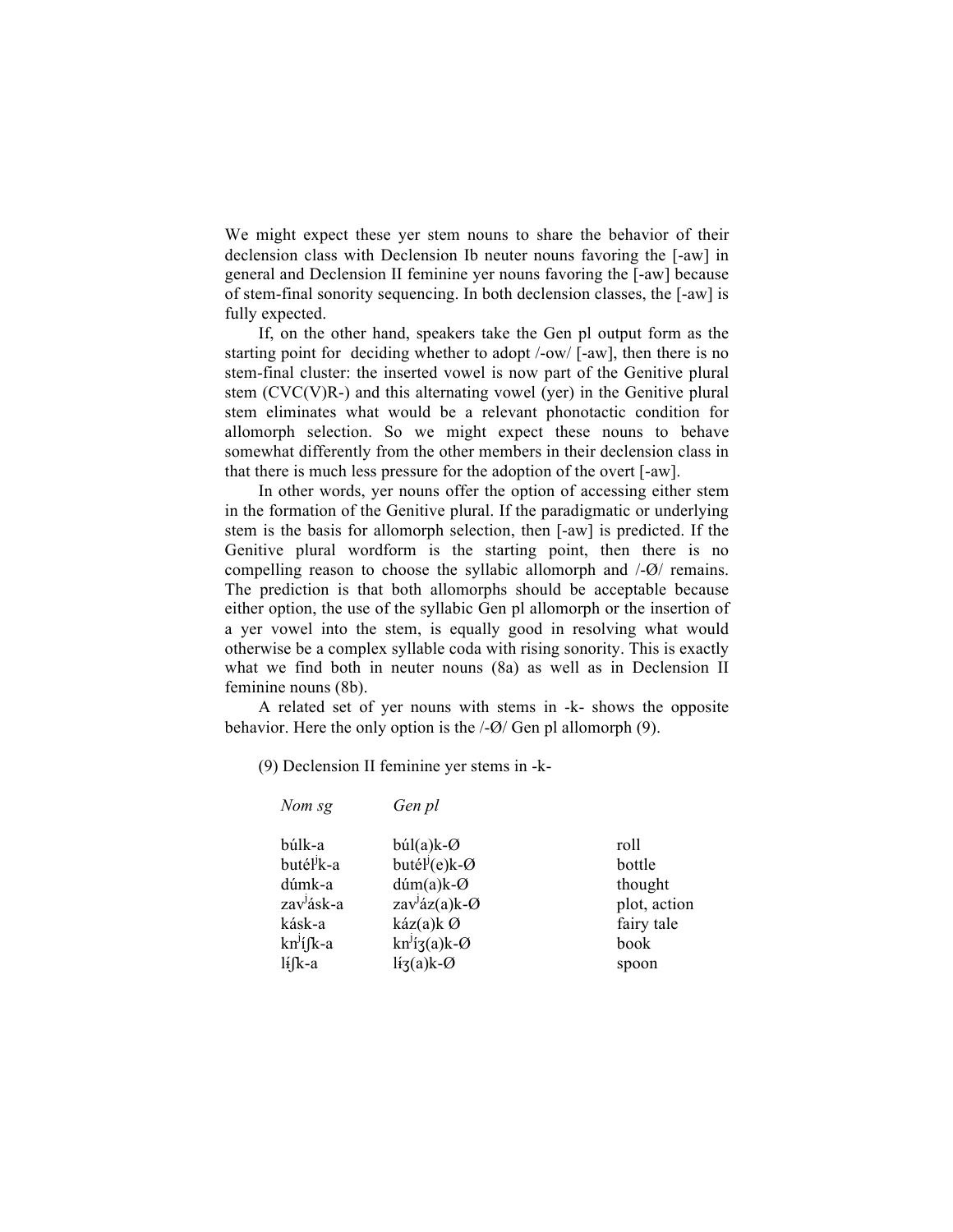| zórk-a                            | $z$ ór(a) $k$ - $\varnothing$ | star     |
|-----------------------------------|-------------------------------|----------|
| xústk-a                           | $x$ úst $(a)$ k-Ø             | scarf    |
| kúrtk-a                           | $kúrt(a)k-Q$                  | jacket   |
| mátk-a                            | $m\acute{a}t(a)k-\varnothing$ | womb     |
| fápk-a                            | $\int$ áp(a)k -Ø              | cap, hat |
| bájk-a                            | $báj(e)k-Ø$                   | fable    |
| av <sup>j</sup> ét <sub>k-a</sub> | $av^j$ ét $f(a)$ k-Ø          | lamb     |
| sarót <sub>k-a</sub>              | sarót $f(a)k-Q$               | shirt    |
| dz <sup>j</sup> éwk-a             | $dz^{j}$ év(a)k-Ø             | girl     |
| padú <sub>[k-a</sub>              | $padú(f(a)k-Ø)$               | pillow   |

Note that for the most part the stems in this noun set have stem-final clusters of falling sonority, though there are some with clusters of equal sonority, so the data are consistent with the phonotactic explanation: stem-final RC and some CC sequences are not as likely to favor the overt allomorph as are the CR and a few CC sequences in  $(8)$  above.<sup>3</sup>

In general, one would expect that  $[-aw]$  would be the preferred allomorph in yer stems, especially because the vowel that is inserted in the stem may be a stressed [o], an unstressed [a], a stressed [e] or an unstressed [e]. Although these variants are to a certain extent predictable outcomes of paradigmatic stress patterns and vowel neutralization after shibilants or of vowel fronting after paired palatalized consonants, there may be some degree of uncertainty about what to do in the Genitive plural. This uncertainty is reflected in attested variants: sometimes no vowel is inserted, as in the word for 'cistern' or 'ice house' in (8b) above, or there are several possibilities, as in the treatment of 'cloth' (palóts<sup>j</sup>en  $\sim$ palótnaw  $\sim$  palats<sup>j</sup>ón). One advantage of using the syllabic suffix is that it eliminates a decision about which yer vowel, if any, should appear in the stem. 4

<sup>&</sup>lt;sup>3</sup> But it is also possible, and probably more likely, that the exceptional behavior in the subset of -k- stem nouns in (9) is due to stress, as I show in Bethin (2016 ms).  $4$  Because vowel insertion takes place only before the /-Ø/, the other advantage is that

the use of [-aw] eliminates the vowel alternation within the stem, contributing to paradigm uniformity, though this does not seem to be a motivating factor as much as one would expect.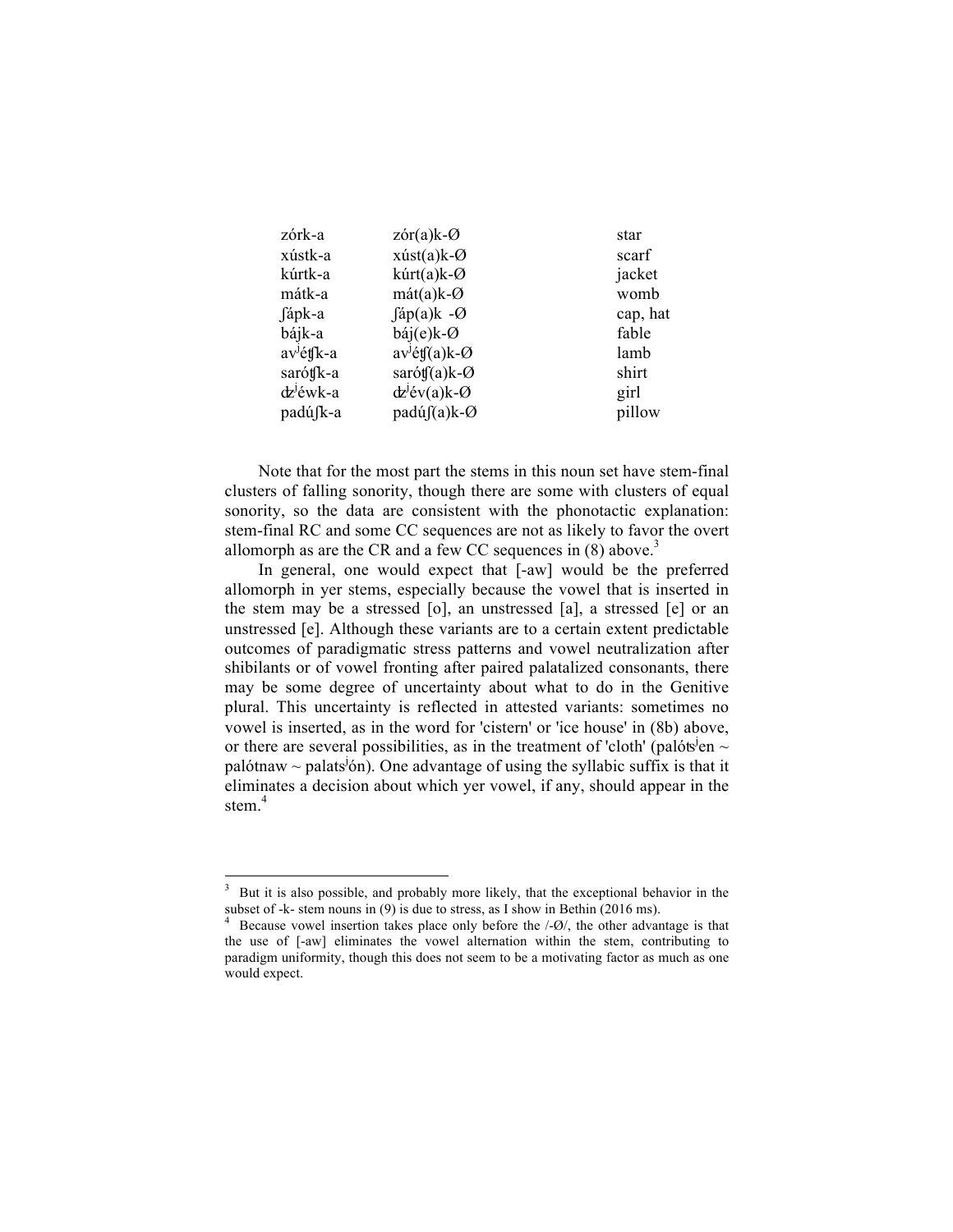# **7 A Note on Declension III Feminine Nouns**

We saw in (1) above that the  $\text{/}-ow/\text{suffix}$  is also being generalized to Declension III feminine nouns in the form of [-aw] where it replaces an original overt suffix /-ej/ in some nouns (Lukashanets 2007:161), shown in (10), though the /-ej/ suffix still has robust representation in this declension class.<sup>5</sup>

## (10) Spread of [-aw] in Declension III nouns

| Nom sg                                 | Gen pl                                                                                                                 |               |
|----------------------------------------|------------------------------------------------------------------------------------------------------------------------|---------------|
| dalón                                  | dalón <sup><math>J</math></sup> -ej ~ dalón <sup><math>J</math></sup> -aw                                              | palm of hand  |
| $k^{j}$ ifén <sup>j</sup>              | $k^j$ ifén <sup>j</sup> -ej ~ $k^j$ ifén <sup>j</sup> -aw                                                              | pocket        |
| yávan <sup>j</sup>                     | $\chi$ ávan <sup><math>J</math></sup> -ej ~ $\chi$ ávan <sup><math>J</math></sup> -aw                                  | harbor        |
| karus <sup>j</sup> él <sup>j</sup>     | karus <sup>j</sup> él <sup>j</sup> -ej ~ karus <sup>j</sup> él <sup>j</sup> -aw                                        | carousel      |
| v <sup>j</sup> érf                     | $v^{j}$ érf <sup>3</sup> -ej ~ v <sup><math>j</math></sup> érf <sup>3</sup> -aw                                        | shipyard      |
| $k^j$ ís <sup>j</sup> ts <sup>j</sup>  | $k^{j}$ ís <sup>j</sup> ts <sup>j</sup> -ej (1985),                                                                    |               |
|                                        | $k^j$ ís <sup>j</sup> ts <sup>j</sup> -ej ~ $k^j$ ís <sup>j</sup> ts <sup>j</sup> -aw                                  | hand          |
| páp <sup>j</sup> erts <sup>j</sup>     | páp <sup>J</sup> erts <sup>J</sup> -ej (1985),                                                                         |               |
|                                        | $p\acute{a}p\acute{b}er$ ts <sup>1</sup> -ej ~ páp <sup><math>j</math></sup> erts <sup>1</sup> -aw (2008) church porch |               |
| rétf                                   | rétf-aw                                                                                                                | thing         |
| yaz <sup>j</sup> él <sup>j</sup>       | $\gamma$ az <sup>j</sup> él <sup>j</sup> -ej ~ $\gamma$ az <sup>j</sup> él <sup>j</sup> -aw                            | gazelle       |
| abróts                                 | $abr$ óts <sup><math>l</math></sup> -ej ~ abróts <sup><math>l</math></sup> -aw                                         | bridle        |
| yrán                                   | $y \ranh$ -ej ~ $y \ranh$ -aw                                                                                          | facet         |
| <b>ft</b> ólatf                        | ftfólatf-aw                                                                                                            | alkali        |
| madél <sup>J</sup>                     | madél <sup><math>j</math></sup> -ej ~ madél <sup><math>j</math></sup> -aw                                              | model         |
| $\operatorname{ris}^{\mathrm{J}}$      | $rfsj-ej \sim rfsj-aw$                                                                                                 | lynx          |
| tfvérts <sup>1</sup>                   | $\oint$ vérts <sup>1</sup> -ej ~ $\oint$ vérts <sup>1</sup> -aw                                                        | quarter       |
| v <sup>l</sup> ijalantfél <sup>j</sup> | $v^j$ ijalantfél <sup>j</sup> -ej ~ v <sup><i>i</i></sup> ijalantfél <sup>j</sup> -aw                                  | violincello   |
| $flj$ é $\int$                         | fl <sup>j</sup> éf-aw                                                                                                  | flash, fleche |
| may <sup>j</sup> istrál <sup>j</sup>   | $\text{may}^{\text{J}}\text{istrál}^{\text{J}}-\text{ej} \sim \text{may}^{\text{J}}\text{istrál}^{\text{J}}\text{-aw}$ | magistral     |

<sup>&</sup>lt;sup>5</sup> The large group of derived nouns suffixed in  $/-\text{ast}^{j}/\text{ may retain the }/-\text{ej}/\text{ allomorph:}$ [krépas<sup>i</sup>ts<sup>j</sup>ej] 'fortress', [rádas<sup>i</sup>ts<sup>j</sup>ej] 'joy, happiness' (but see Kryvitski et al. 1973:84 and Mayo 1976:25 where [rádas<sup>i</sup>ts<sup>i</sup>aw] is given), [kaftównas<sup>i</sup>ts<sup>i</sup>ej] 'expense, cost', [apóv<sup>j</sup>es<sup>j</sup>ts<sup>j</sup>ej] 'story', though many of these nouns now also have variants with [-aw]: [mayfimas<sup>i</sup>ts<sup>]</sup>] 'possibility', [mayfimas<sup>i</sup>ts<sup>j</sup>ej~mayfimas<sup>i</sup>ts<sup>j</sup>aw]; [urafistas<sup>j</sup>ts<sup>j</sup>] 'solemnity', [urat]istas<sup>i</sup>ts<sup>i</sup>ej] (2008)~[urat]istas<sup>i</sup>ts<sup>i</sup>aw] (Lukashanets 2007); [jákas<sup>i</sup>ts<sup>i</sup>] 'quality', [jákas<sup>i</sup>ts<sup>i</sup>ej ~ jákas<sup>j</sup>ts<sup>j</sup>aw], [apóv<sup>j</sup>es<sup>j</sup>ts<sup>j</sup>aw] (Mayo 1976:25).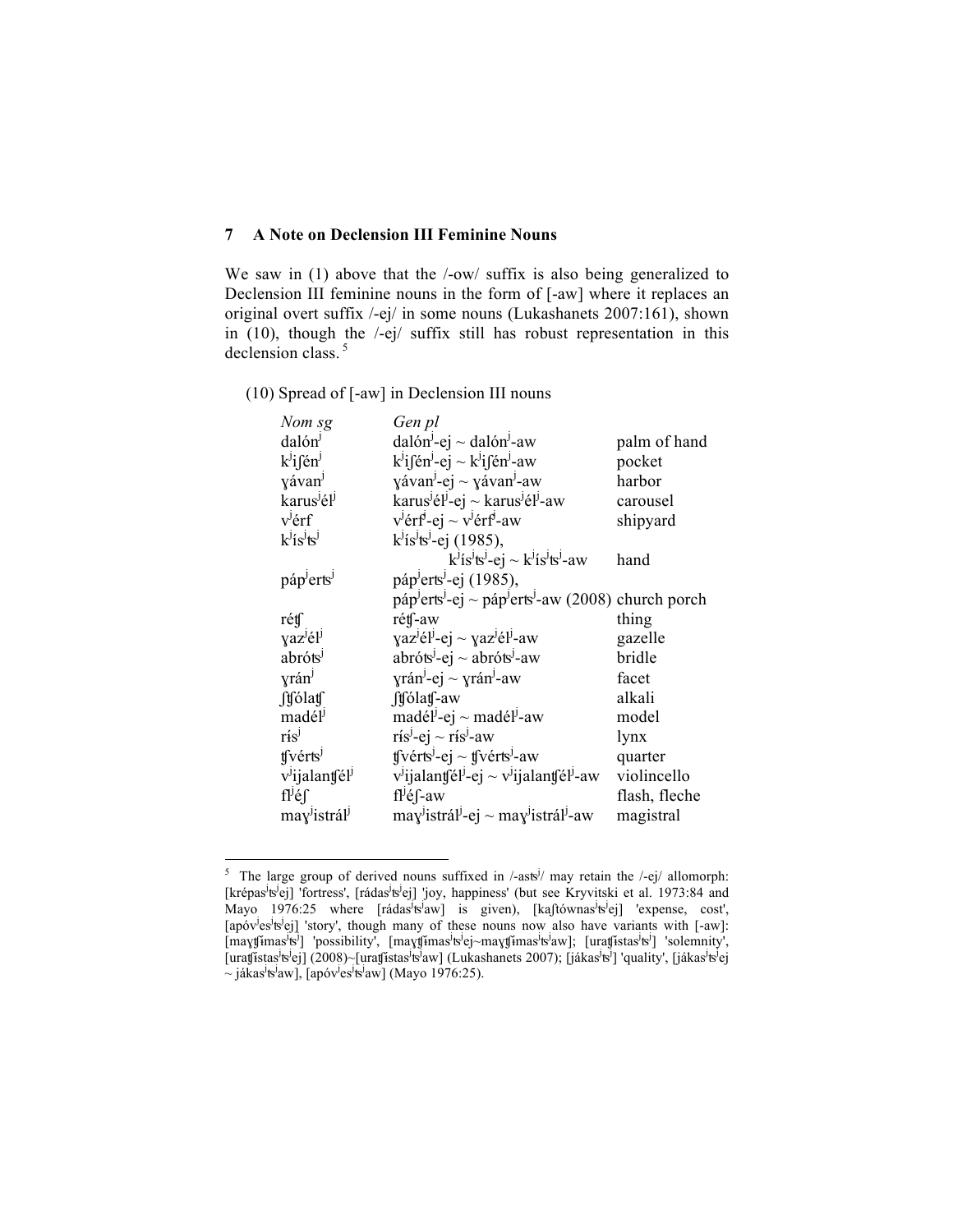It is interesting that the phonotactic conditions observed on the spread of [-aw] in a-stem feminines (Declension II above) do not play so much of a role in Declension III. They seem to be more active in nouns where the  $[-aw]$  is replacing the  $\frac{1}{Q}$  allomorph and do not hold to the same extent for Declension III nouns where the Gen pl suffix [-ej] is being replaced by [-aw]. There are at least two possible explanations: either 1) the spread of [-aw] in Declension III is nearing completion just as it is in Declension Ib neuter nouns, or 2) speakers are operating with the Gen pl form itself in deciding what to do. In other words, it may not be so much a question of *stem*-final phonotactics as a question of *word*-final phonotactics. When the Gen pl wordform ends in a cluster because the Gen pl allomorph is /-Ø/, then the nature of the cluster may have an effect on the likelihood of taking on an overt syllabic allomorph [-aw]. But if there already is an overt suffix in the Genitive plural and it is a question of replacing one overt syllabic suffix, [-ej], with another, [-aw], and the syllable structure of the output wordform is not affected, then the presence vs. absence of a stem-final cluster is less relevant to the change. If this is indeed the case, then it would lend support to the suggestion that yer nouns, too, may be processed on the surface as words (where the insertion of a vowel eliminates a cluster) and not only as paradigmatic stems (with clusters). And it raises the question of where morphological analogy takes place, at the stem level within the paradigm or at the word level of the Gen pl form itself, but this remains for future work.

#### **8 Why /-ow/ spreads**

There are two overt suffix allomorphs available in the Genitive plural of East Slavic languages: some version of /-ov/ (Russian /-ov/, Belarusian /-ow/ and Ukrainian /-iw/) and /-ej/. In Russian, the /-ej/ allomorph has been generalized to Declension Ia masculine and Declension II feminine nouns that end in a palatalized or shibilant consonant, sometimes replacing /-ov/ (Zalizniak 1967, 1977), so its distribution is controlled by the palatalized/shibilant property of the stem-final consonant. Belarusian morphology also shows sensitivity to palatalized/shibilant vs. non-palatalized stem-final consonants in selecting the appropriate case allomorph in the singular of all declension classes (Biryla and Shuba 1985; Lukashanets 2007; Mayo 1976, 1993).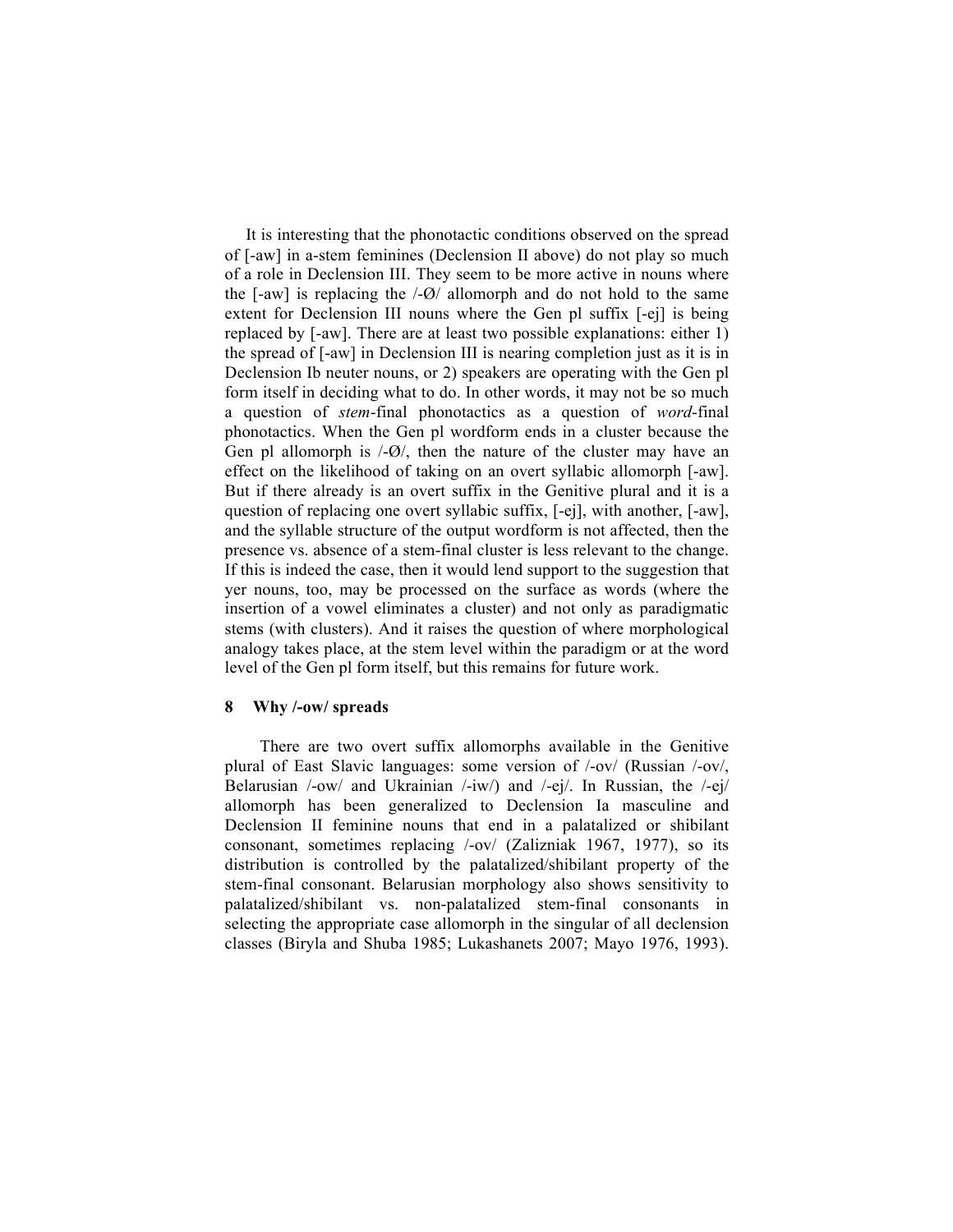So why is it the /-ow/ suffix and not the /-ej/ suffix that is being generalized in Belarusian?

Part of the explanation lies in distribution: The /-ow/ allomorph occurs in almost all Declension I masculine nouns, a very large noun class. Compare 10,304 masculine nouns, 7,970 feminine nouns, 4,642 neuters and 3,170 Declension III feminines (Biryla and Shuba 1985:387). The /-ej/ allomorph has a much more restricted distribution, being in effect limited to Declension III and to a few stems that end in a palatalized or shibilant consonant in other declensions. The other factor is that the /-ej/ allomorph is consistently associated with the palatalized or shibilant stems that constitute Declension III so the extension of /-ej/ would normally require palatalization of a paired stem-final hard consonant before the front vowel. In many nouns, this would produce a new palatalized vs. non-palatalized consonant alternation in the stem only in the Gen pl form, a major complication.

Why is it specifically the unstressed variant [-aw] with vowel neutralization that is generalized? The predominant pattern of stress in Declension Ib neuter noun and in Declension II feminine noun paradigms is to have stress fixed on the stem throughout the entire paradigm (this includes about 10,750 nouns, per Biryla and Shuba 1985:387); the second most common pattern is to have stress on the suffix in the singular but stress retracted onto the stem in the plural (approx. 260 nouns). When nouns in these declension classes take on the /-ow/ suffix, the pronunciation of the allomorph is automatically the unstressed neutralized [-aw]. <sup>6</sup> The vast majority of Belarusian nouns in all declension classes are stressed on the stem and as a result all of the plural inflectional suffixes, including the Gen pl, are predominantly unstressed.

Furthermore, given that vowel neutralization in Belarusian is of the *full or strong akan'ne/jakanne* type (Iankoŭski 1976:28; Vyhonnaia 1991:133-139; Dubina 2012: 155-10, and others), whereby the unstressed non-high vowels /e/, /o/, and /a/, are all pronounced as [a] after any type of consonant (palatalized, non-palatalized, shibilant, velar, etc.), the vowel /a/ is found after any type of consonant. So the unstressed [-aw] is particularly favored because it does not impose any conditions on the preceding stem-final consonant.

 <sup>6</sup> See also Biryla 1986, Loban 1957, and Dubina 2012 for data and analysis of stress in Belarusian.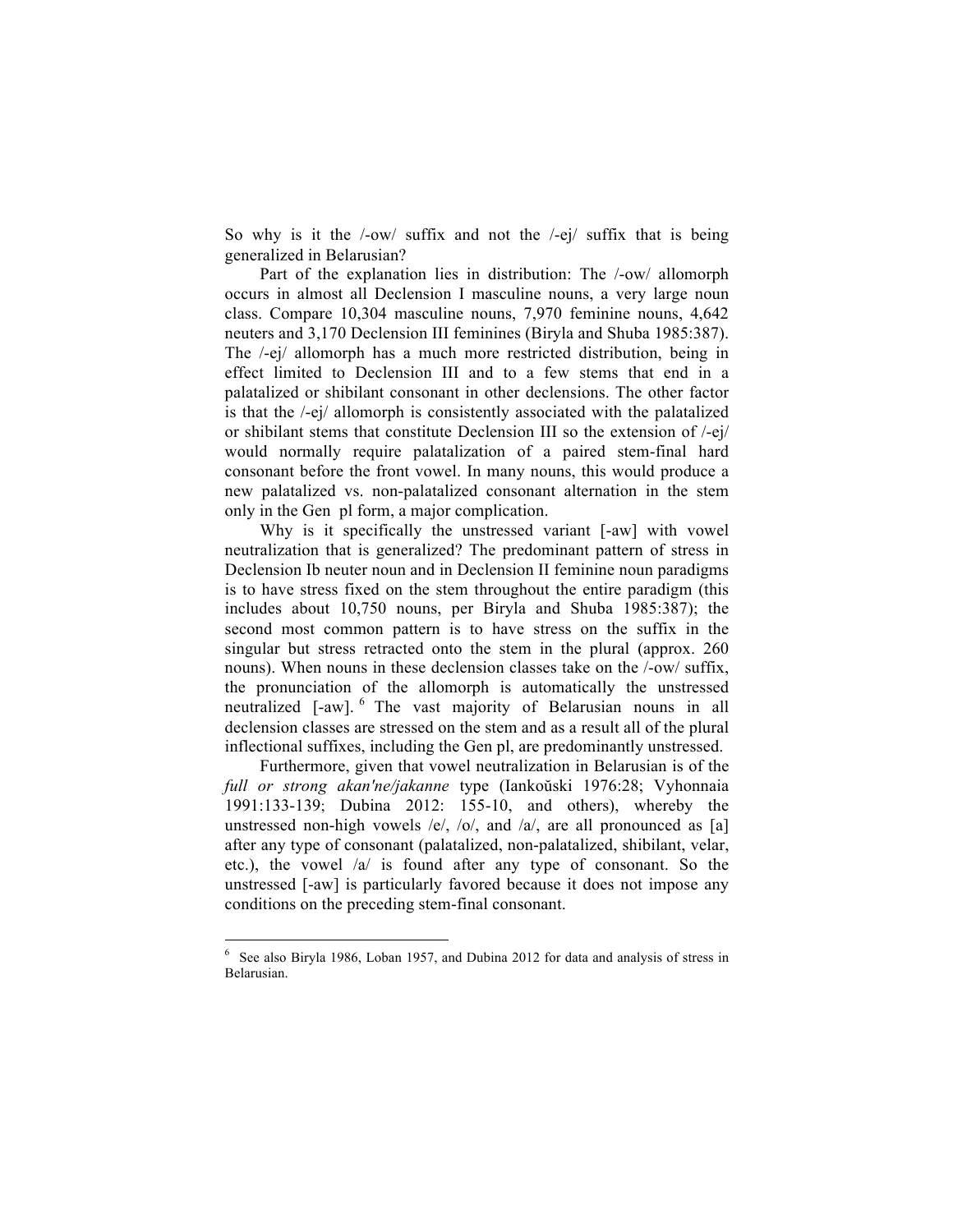In terms of the plural subparadigm itself where all oblique case exponents have the vowel /a/ as part of the suffix allomorph, as shown in (11), the neutralized [a] in the unstressed Gen pl [-aw] fits the pattern very well.

(11) Belarusian noun plural subparadigm for major noun classes

| Nom   | $-1$                                                        |
|-------|-------------------------------------------------------------|
| Acc   | Nom or Gen                                                  |
| Gen   | (also /-ow/, /-ej/, /- $\varnothing$ / under stress)<br>-aw |
| Dat   | -am                                                         |
| Pep   | -ax                                                         |
| Instr | $-amji$                                                     |

Finally, because the neutralization of unstressed non-high vowels is actually spelled in Standard Belarusian, the orthography also contributes to the salience and independence of the unstressed [-aw] exponent.<sup>7</sup>

I would argue that it is the [-aw] pronunciation of the unstressed Gen pl allomorph /-ow/ which is the primary factor in facilitating the spread of the /-ow/ [-aw] allomorph to the other noun declension classes (Bethin 2016 ms). In fact, there is evidence to suggest that Belarusian speakers have reanalyzed [-aw] as an independent lexical allomorph,  $/$ -aw $/$ , and there are now four Gen pl allomorphs available: /-ow/, /-Ø/, /-ej/ and the /-aw/. For this type of reanalysis to take place, speakers must have access to the output of vowel neutralization in morphology. This suggests that the morphological change in the Gen pl case of Standard Belarusian appears to be taking place on the surface, both in paying attention to surface well-formedness conditions on syllable structure and in specifically preferring the outcome of vowel neutralization, the unstressed allomorph [-aw]. Unlike in Russian where allomorph selection must take place before vowel reduction (Pertsova 2015), in Belarusian, vowel neutralization actually contributes to morphological change because it is specifically the unstressed variant [-aw] that is so

 $\frac{7}{1}$  In Belarusian, consonant palatalization is represented by the vowel letter symbols and a suffix such as /-ow/ may be spelled four different ways: when stressed after nonpalatalized consonants as "o $\check{y}$ ", when stressed after palatalized consonants and /j/ as "e $\check{y}$ ", when unstressed after non-palatalized consonants as "ay", and when unstressed after palatalized consonants and /j/ as "яў".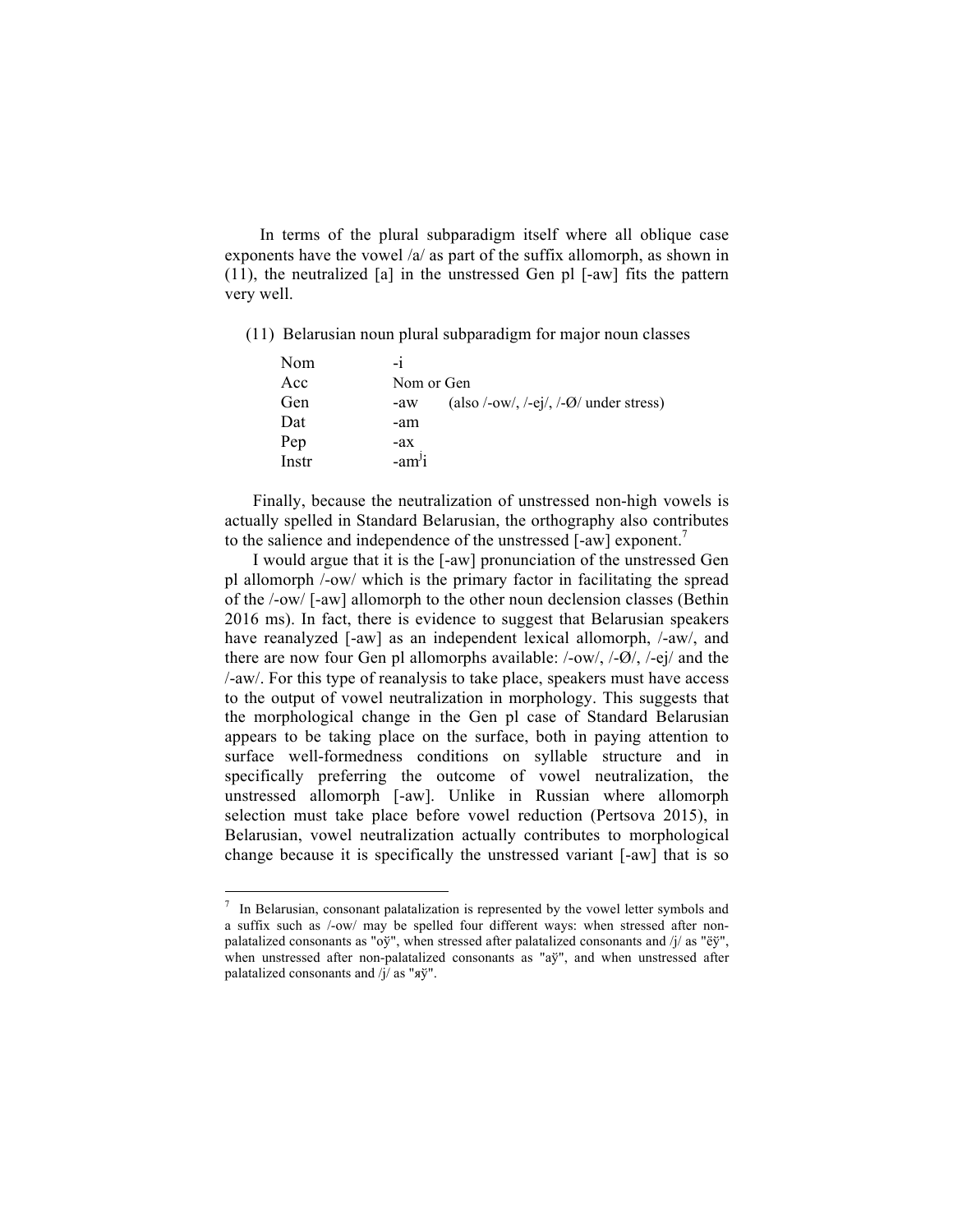favored and which spreads so readily beyond Declension Ia to other declension classes. The nature of this morphological change in Belarusian raises questions about possible triggers of morphological change, the nature of potential morphological bases (stems vs. words), the representation of Belarusian noun plural allomorphy in general, and the nature of phonology-morphology interactions, but this remains for future work.

## **References**

- Bazylenka, A. M. et al. 1957. *Kurs suchasnai belaruskai literaturnai movy. Marfalohiia.* Minsk: Dziarzhaŭnae vuchebna-pedahahichnae vyd. Ministerstva asvety BSSR.
- Bethin, Christina Y. 2016 ms. The case for reanalysis: The Belarusian genitive plural. Stony Brook University manuscript.
- Biryla, M. V. 1986. *Natsisk nazoŭnikaŭ u suchasnai belaruskai move*. Minsk: Vysheishaia shkola.
- Biryla, M. V., ed. 1987. *Sloŭnik belaruskai movy: arfahrafiia, arfaepiia, aktsentuatsyia, slovazmianenne.* Minsk: Belaruskaia Savetskaia Entsyklapedyia.
- Biryla, M. V. and P. P. Shuba. 1985. *Belaruskaia hramatyka u dzviukh chastkakh. Vol. 1. Fanalohiia, arfaepiia, marfalohiia, slovaŭtvarenne, natsisk.* Minsk: Navuka i tekhnika.
- Bulyka, A. M., A. I. Zhuraŭski, and I. I. Kramko. 1979. *Histarychnaia marfalohiia belaruskai movy.* Minsk: Navuka i tekhnika.
- Dubina, Andrei. 2012. *Towards a Tonal Analysis of Free Stress.* PhD thesis, Radboud University. Utrecht: LOT.
- *Hramatychny sloŭnik nazoŭnika.* 2008. Compiled by Arashonkava, H. U., Chabatar, N. A., Astapchuk, A. M., & Ulasevich, V. I. Minsk: Belaruskaia navuka.
- Hurski, M. I., M. H. Bulaxaŭ, and M. Ts. Marchanka. 1968. *Belaruskaia mova. Vol. 1. Leksikalohiia, fanetyka i marfalohiia.* Minsk: Vysheishaia shkola.
- Iankoŭski, F. M. 1976. *Belaruskae litaraturnae vymaŭlenne.* 4th ed. Minsk: Narodnaia asveta.
- Karskii, E. F. 1911/1956. *Belorusy. Iazyk belorusskogo naroda*, vyp. 2, 3. Moscow: AN SSSR.